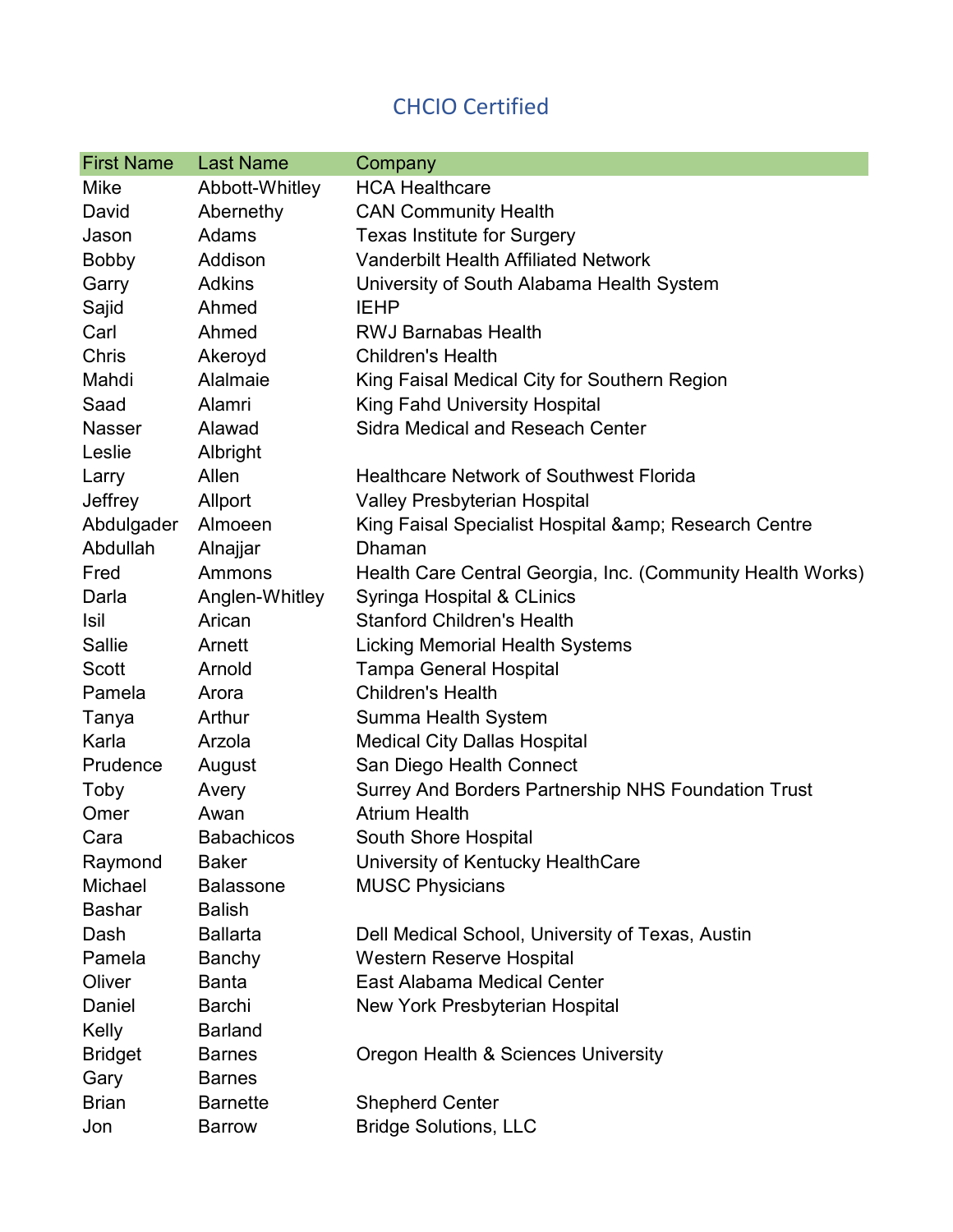| Jonathan            | <b>Barrow</b>       | <b>Benefis Health System</b>                               |
|---------------------|---------------------|------------------------------------------------------------|
| Claudia             | <b>Barthel</b>      | Edia.con                                                   |
| Rhonda              | <b>Bartlett</b>     | New York-Presbyterian Hospital                             |
| Angie               | <b>Bates</b>        | <b>HCA - Continenal Division</b>                           |
| Bayanmunkh Battulga |                     | <b>Mongolian National University of Medical Services</b>   |
| Jonathan            | <b>Bauer</b>        | <b>Atlantic General Hospital</b>                           |
| Tina                | Baugh               |                                                            |
| <b>Chris</b>        | <b>Beasley</b>      | <b>Houston Healthcare</b>                                  |
| Lori                | <b>Beeby</b>        | <b>Community Hospital</b>                                  |
| Tim                 | <b>Belec</b>        | <b>Owensboro Health</b>                                    |
| Heath               | Bell                | <b>NorthShore University HealthSystem</b>                  |
| Julie               | <b>Bellew</b>       | <b>Health Services Executive</b>                           |
| Raymond             | <b>Benegas</b>      | <b>Greystone Health Network</b>                            |
| Tiffany             | <b>Bennett</b>      | Union Hospital, Inc.                                       |
| Dan                 | <b>Bennett</b>      | <b>Geisinger Health System</b>                             |
| Joel                | <b>Benware</b>      | <b>Northwestern Medical Center</b>                         |
| <b>Thomas</b>       | <b>Berding</b>      | Socura                                                     |
| Michael             | <b>Berger</b>       | Chesapeake Regional Information System for Patients (CRISF |
| Enrico              | <b>Bermudez</b>     | <b>Memorial Sloan-Kettering Cancer Center</b>              |
| LaShawnda           | <b>Bernucho</b>     | Dell Medical School, University of Texas, Austin           |
| Sriram              | Bharadwaj           | <b>Franciscan Health</b>                                   |
| Kevin               | <b>Bibelhausen</b>  | <b>Parkland Health</b>                                     |
| Kevin               | <b>Bidtah</b>       | Evergreen Health - New York                                |
| Nancy               | <b>Birschbach</b>   | <b>SSM Health Care of Wisconsin</b>                        |
| <b>Patrick</b>      | <b>Bizeau</b>       | <b>Swiss Medical Network</b>                               |
| Earl                | <b>Blessing</b>     |                                                            |
| Julie               | <b>Bonello</b>      | <b>Presbyterian Healthcare Services</b>                    |
| Juergen             | <b>Bosk</b>         | CCESiG e.V. Project Office C.o. Hospital Braunschweig      |
| Celina              | <b>Bowles</b>       | <b>HCA Capital Division</b>                                |
| <b>Steve</b>        | <b>Bradley</b>      | 9Health                                                    |
| James               | <b>Brady</b>        | <b>Fairview Health Services</b>                            |
| <b>Russell</b>      | <b>Branzell</b>     | <b>CHIME</b>                                               |
| David               | <b>Briden</b>       | <b>Exeter Health Resources</b>                             |
| Kelley              | <b>Bridges</b>      | East Alabama Medical Center                                |
| Chris               | <b>Briggs</b>       | Providence St. Joseph Health                               |
| Chad                | <b>Brisendine</b>   | St. Luke's Hospital & Health Network                       |
| Rachael             | <b>Britt-McGraw</b> | <b>Summit Medical Group, PLLC</b>                          |
| Christopher         | <b>Brown</b>        | VillageCare                                                |
| Lenny               | <b>Brunson</b>      | <b>Covenant Physician Partners</b>                         |
| Jeff                | <b>Buda</b>         | <b>Floyd Medical Center</b>                                |
| Somayaji            | <b>Bulusu</b>       | Brown and Toland Physicians                                |
| Jacob               | <b>Burgess</b>      | Kaiser Permanente - So Cal                                 |
| Teri                | <b>Burley</b>       | <b>Envision Radiology</b>                                  |
| Rodney              | <b>Burns</b>        | <b>Association of Ontario Health Centres</b>               |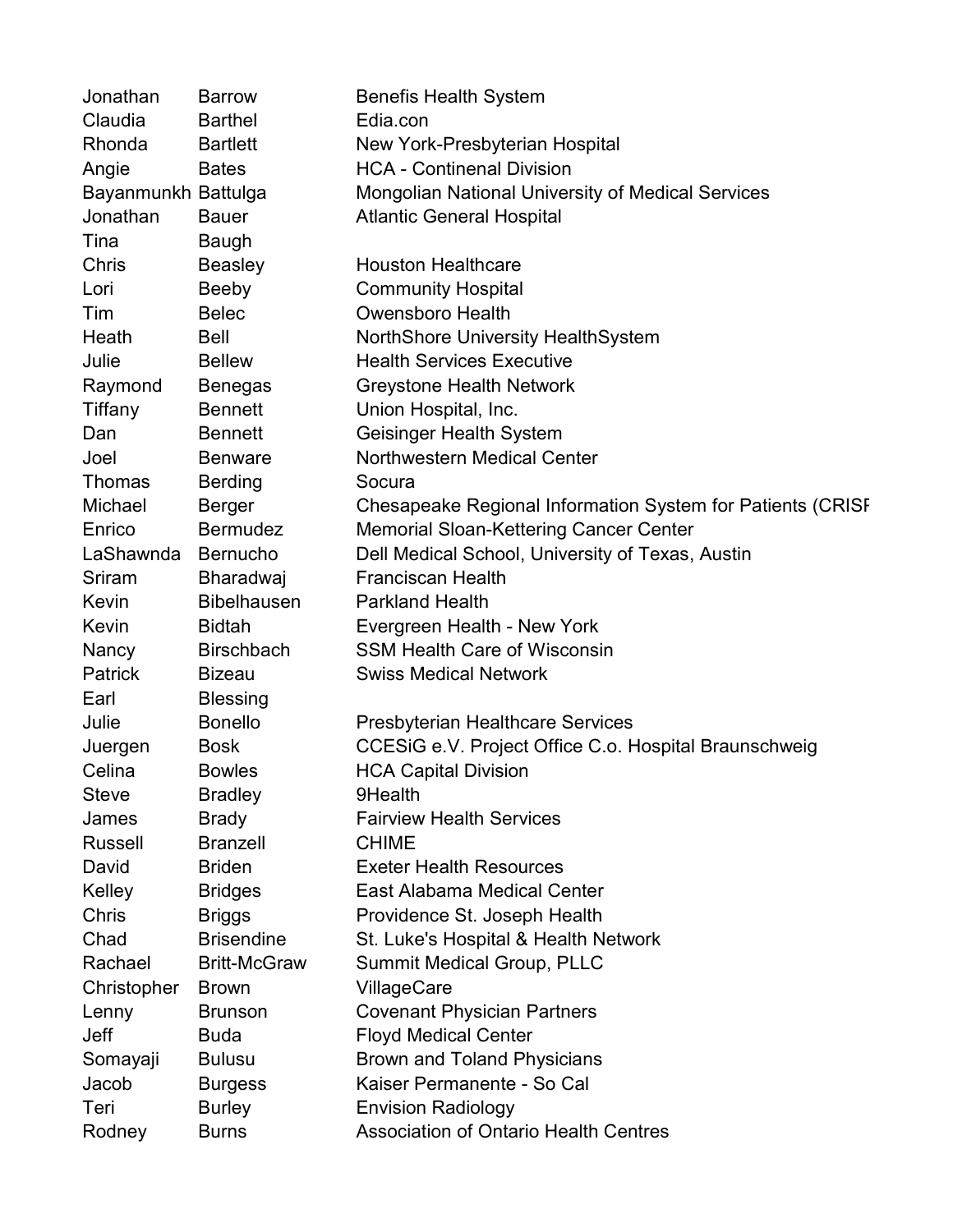| Jon             | <b>Burwell</b> |                                                            |
|-----------------|----------------|------------------------------------------------------------|
| James           | <b>Butler</b>  |                                                            |
| William         | <b>Byers</b>   | Western Maryland Health System                             |
| <b>Byron</b>    | <b>Byfield</b> | <b>Dothouse Health Centers</b>                             |
| <b>Breda</b>    | Cagney         | <b>Health Services Executive</b>                           |
| Charles         | Caine          | <b>McLaren Health</b>                                      |
| Charlie         | Caine          | <b>ATOS</b>                                                |
| Kurt            | Calman         | Rochester Regional Health System                           |
| John            | Campbell       | <b>Partners Health Care</b>                                |
| Yuri            | Campbell       | <b>Health Readiness Center of Excellence</b>               |
| <b>Jennifer</b> | Camps          | Moffitt Cancer Center & Research Institute                 |
| Michael         | Canfield       | Augusta Health                                             |
| Dwayne          | Cann           | <b>Holy Family Memorial Hospital</b>                       |
| Susan           | Carman         | Mohawk Valley Health System                                |
| <b>Mark</b>     | Caron          | <b>Capital BlueCross</b>                                   |
| Martin          | Carpenter      |                                                            |
| William         | Carroll        | <b>Aspirus</b>                                             |
| Alastair        | Cartwright     | <b>NHS Leeds Clinical Commissioning Group</b>              |
| Jeff            | Cash           | <b>Mercy Medical Center</b>                                |
| Paul            | Casterton      | Sidra Medical & Research Center                            |
| Fortunato       | Castillo       | Guy's & St Thomas' NHS Foundation Trust                    |
| Mike            | Cavaye         | <b>Surrey And Borders Partnership NHS Foundation Trust</b> |
| <b>Bob</b>      | Cawley         |                                                            |
| Jacquelyn       | Cawley         | <b>Maine Medical Center</b>                                |
| Jerry           | Chamberlain    | <b>Banner Health</b>                                       |
| <b>Matthew</b>  | Chambers       | <b>Scott &amp; White Healthcare</b>                        |
| Heather         | Chapman        | <b>Ardon Health Specialty Pharmacy</b>                     |
| Angela          | Charnosky      | <b>Geisinger Health System</b>                             |
| Marc            | Chasin         | <b>Westchester Medical Center</b>                          |
| Saad            | Chaudhry       | <b>Luminis Health</b>                                      |
| Jonathan        | Cheng          | <b>Singapore Health Services</b>                           |
| <b>Bennett</b>  | Cheramie       | <b>General Health System</b>                               |
| Rob             | Child          | Leeds Teaching Hospitals NHS Trust                         |
| <b>Yoke Sin</b> | Chong          | Integrated Health Information Systems PTE LTD              |
| John            | Choriatis      |                                                            |
| David           | Chou           | <b>Harris Health System</b>                                |
| Charles         | Christian      | Franciscan Alliance, Inc.                                  |
| Bill            | Cioffi         | <b>CenCal Health</b>                                       |
| Bo              | <b>Clark</b>   | University of Colorado Health                              |
| James           | Clarke         | <b>Health Services Executive</b>                           |
| Lynnette        | Clinton        | <b>BayCare Health System</b>                               |
| Les             | Clonch         | <b>Texas Scottish Rite Hospital for Children</b>           |
| Justin          | Coffey         | <b>Menninger Clinic</b>                                    |
| Ed              | Collins        | <b>Cleveland Clinic</b>                                    |
|                 |                |                                                            |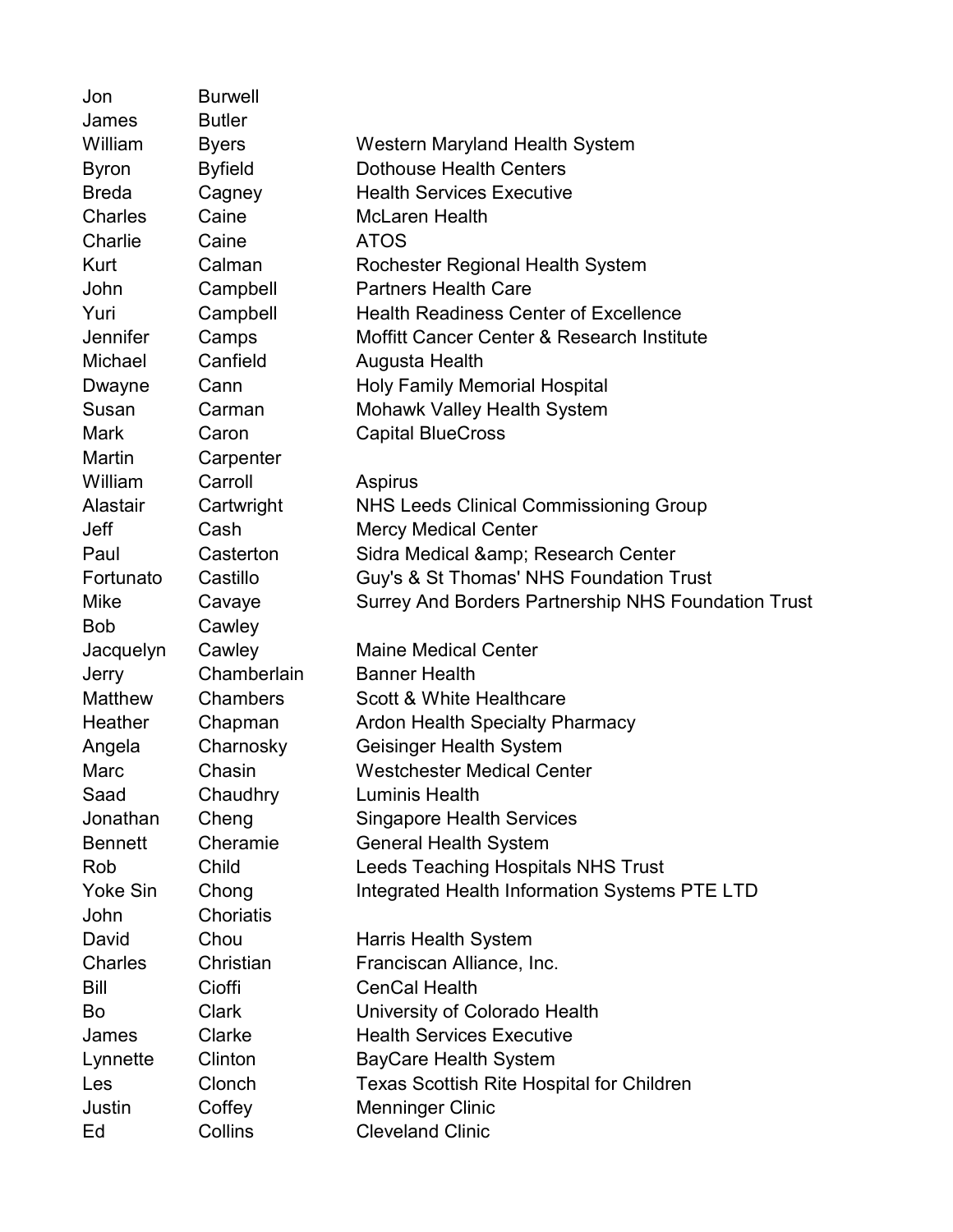| Edmund<br>Collins              | Martin Memorial Health Systems, Inc.         |
|--------------------------------|----------------------------------------------|
| Comrie<br>Greg                 |                                              |
| Pat<br>Conover                 | <b>Texas Tech University Health Sciences</b> |
| Cooke<br>Mary                  | <b>Health Services Executive</b>             |
| Pua<br>Cooper                  | <b>Boca Raton Regional Hospital</b>          |
| Corbin<br><b>Brandon</b>       | <b>Tennessee Department of Health</b>        |
| Chani<br>Cordero               | Carl R. Darnall Army Medical Center          |
| Cornelius<br>Jessica           | <b>Sutter Health</b>                         |
| Corzine<br>Judy                | <b>Stormont Vail Healthcare</b>              |
| Costello<br>Jenny              | Mater Misericordiae University Hospital      |
| Frank<br>Costilla              | <b>HCA Medical City Children's Branch</b>    |
| Melinda<br>Costin              | <b>Costin Associates, LLC</b>                |
| <b>Jeff</b><br>Coulter         | <b>Parkview Health</b>                       |
| Janet<br>Courtney              | <b>JMI</b> Laboratories                      |
| Couts<br>Terri                 | The Guthrie Clinic                           |
| <b>Brian</b><br>Cox            | <b>Floyd Memorial Hospital</b>               |
| <b>Terry</b><br>Cox            | Charleston Area Med Ctr Health System, Inc.  |
| Todd<br>Craig                  | <b>Mercy Health System</b>                   |
| James<br>Cramer                | <b>Honor Health</b>                          |
| <b>Mark</b><br>Criner          | <b>Memorial Health Care Systems</b>          |
| Chris<br>Crook                 | <b>Spectrum Health</b>                       |
| Crowder<br>Andy                | <b>Atrium Health</b>                         |
| <b>Juan Luis</b><br>Cruz       | Hospital Universitario 12 de Octubre         |
| Allana<br>Cummings             | <b>Children's Healthcare of Atlanta</b>      |
| William<br>Dailey              | <b>Golden Valley Memorial Healthcare</b>     |
| Damiani<br><b>Brian</b>        | <b>HSC Health Care System</b>                |
| Tony<br>Damron                 | <b>Pikeville Medical Center</b>              |
| <b>Brian</b><br>Daniel         | <b>The Christ Hospital</b>                   |
| <b>Kristin</b><br>Darby        | <b>Cancer Treatment Centers of America</b>   |
| Davis<br>Jeremy                | <b>Children's National Health System</b>     |
| <b>Brian</b><br>Davis          | Magnolia Regional Health                     |
| <b>Chris</b><br>Davis          | <b>Baptist Health System</b>                 |
| Gilbert<br>Davis               | Children's Hospital of Philadelphia          |
| Kevin<br>Dawson                | <b>Howard University Hospital</b>            |
| Gabriel<br>De Paz              | 21st Century Oncology                        |
| De Weerdt<br><b>Henk</b>       | University of Louisville Physicians          |
| Stephen<br>Dean                | San Mateo County Health System               |
| Charles<br><b>Deckert</b>      | Sharp HealthCare                             |
| Jonathan<br><b>Deeter</b>      |                                              |
| Charles<br>Dellick IV          | <b>Fort Healthcare</b>                       |
| <b>Dusanka</b>                 | Delovska-Trajkova Ingleside Engaged Living   |
| Theron<br><b>DePaulo</b>       | Kootenai Health                              |
| <b>Stacie</b><br><b>DePeau</b> |                                              |
|                                | Easterseals Southern California              |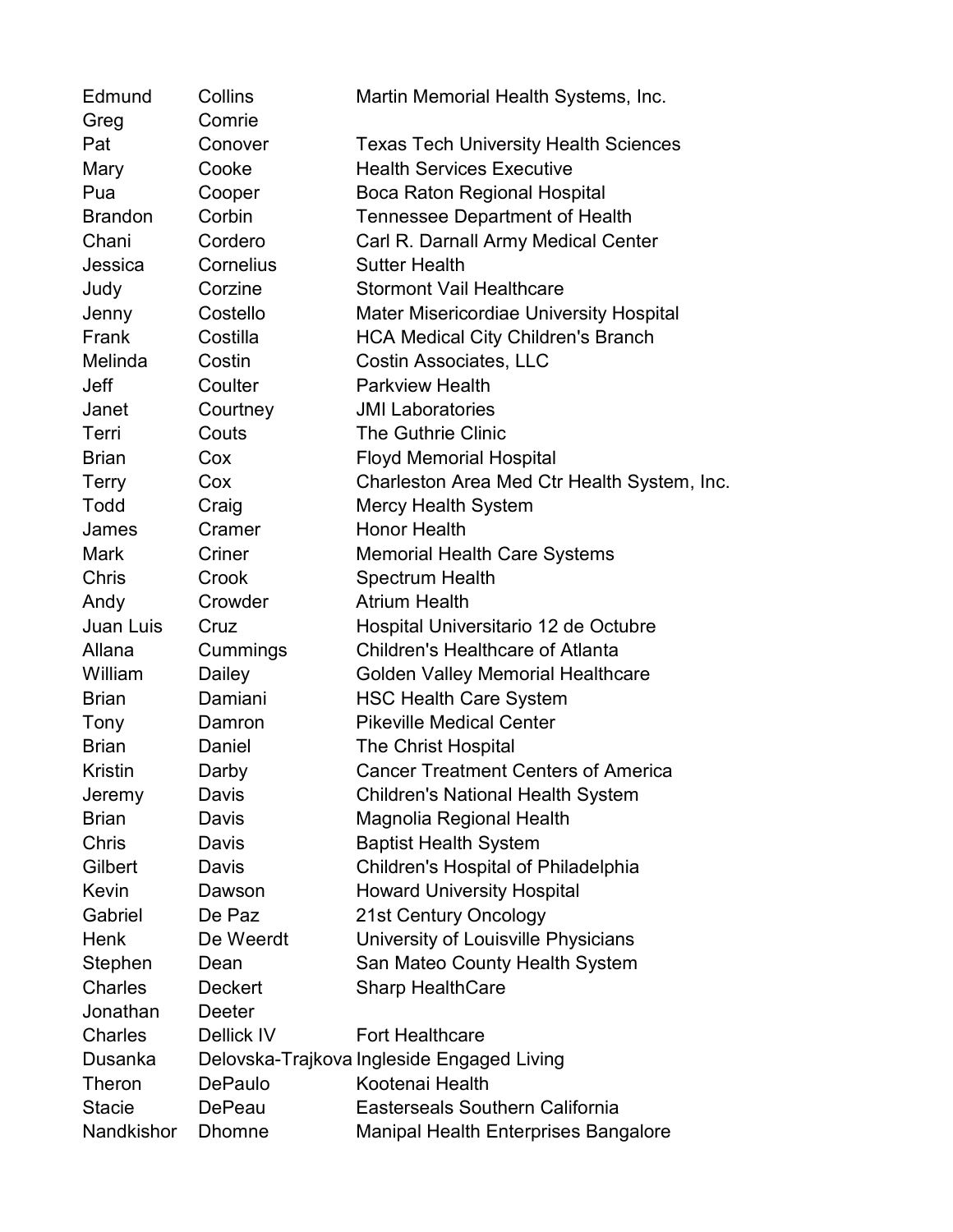| Adam            | Dial             | <b>Providence Health &amp; Services</b>               |  |  |
|-----------------|------------------|-------------------------------------------------------|--|--|
| Kathleen        | Dickman          | St. Elizabeth Dearborn                                |  |  |
| Justin          | Diehl            | <b>Hospital Corporation of America</b>                |  |  |
| Angela          | Diop             | Unity Health Care                                     |  |  |
| Ruby            | Ditchfield-Agboh | Montefiore                                            |  |  |
| <b>Steven</b>   | Dodd             |                                                       |  |  |
| Ron             | Double           | <b>Parkview Health</b>                                |  |  |
| Louis           | Duhe             | <b>Piedmont Healthcare</b>                            |  |  |
| Dave            | Dully            | <b>Baptist Health Jax</b>                             |  |  |
| Rachel          | Dunscombe        | <b>Salford Royal NHS Foundation Trust</b>             |  |  |
| Michael         | Duong            | University of Central Florida College of Medicine     |  |  |
| Tamra           | Durfee           | <b>Enloe Medical Center</b>                           |  |  |
| <b>Chris</b>    | <b>Dussault</b>  | University of Vermont Medical Center                  |  |  |
| JP              | <b>Dwivedi</b>   | Rajiv Gandhi Cancer Institute & Research Centre Delhi |  |  |
| Catherine       | Dwyer            | <b>Burke Rehabilitation Hospital</b>                  |  |  |
| Rodney          | Dykehouse        |                                                       |  |  |
| <b>Cletis</b>   | Earle            | <b>Penn State University</b>                          |  |  |
| Heather         | Eastridge        | University of Florida Health - Jacksonville           |  |  |
| Adrienne        | Edens            | <b>CHIME</b>                                          |  |  |
| <b>Michelle</b> | <b>Edwards</b>   | <b>Regional Medical Center</b>                        |  |  |
| Michael         | Elley            | <b>Baptist Health</b>                                 |  |  |
| Tracy           | Elmer            | Rady Children's Hospital-San Diego                    |  |  |
| Lisa            | Emery            | Royal Marsden NHS Foundation Trust                    |  |  |
| Eric            | Enos             | <b>LifePoint Health</b>                               |  |  |
| Ari             | Entin            | <b>Natividad Medical Center</b>                       |  |  |
| Jeremy          | <b>Eppens</b>    | <b>YAVAPAI Regional Medical Center</b>                |  |  |
| Carlos          | Escobar          | <b>AdventHealth Orlando</b>                           |  |  |
| William         | <b>Eubanks</b>   | <b>UMC Health System</b>                              |  |  |
| Tony            | Evans            | <b>Valley Presbyterian Hospital</b>                   |  |  |
| Lisa            | Ewing            | Lynn Community Health Center                          |  |  |
| Matt            | Fair             |                                                       |  |  |
| Ahmed           | Farag            | Children's Cancer Hospital 57357                      |  |  |
| Andrew          | Farella          | <b>National Board of Medical Examiners</b>            |  |  |
| Amy             | Feaster          | <b>Children's Hospital Colorado</b>                   |  |  |
| William         | Feaster          | <b>CHOC Children's</b>                                |  |  |
| Seth            | Feder            | Gartner                                               |  |  |
| James           | Feen             | Southcoast Health System                              |  |  |
| Daniel          | Figueras         | Urban Health Plan, Inc.                               |  |  |
| Jason           | Fischer          | <b>PIH Health</b>                                     |  |  |
| Joseph          | Fisne            | <b>Geisinger Health System</b>                        |  |  |
| Chadwick        | Fletcher         | <b>Brooke Army Medical Center</b>                     |  |  |
| Lars            | Forchheim        | AnregioMed                                            |  |  |
| Mary            | Ford             |                                                       |  |  |
| John            | Forrester        | <b>Hamilton Health Care Center</b>                    |  |  |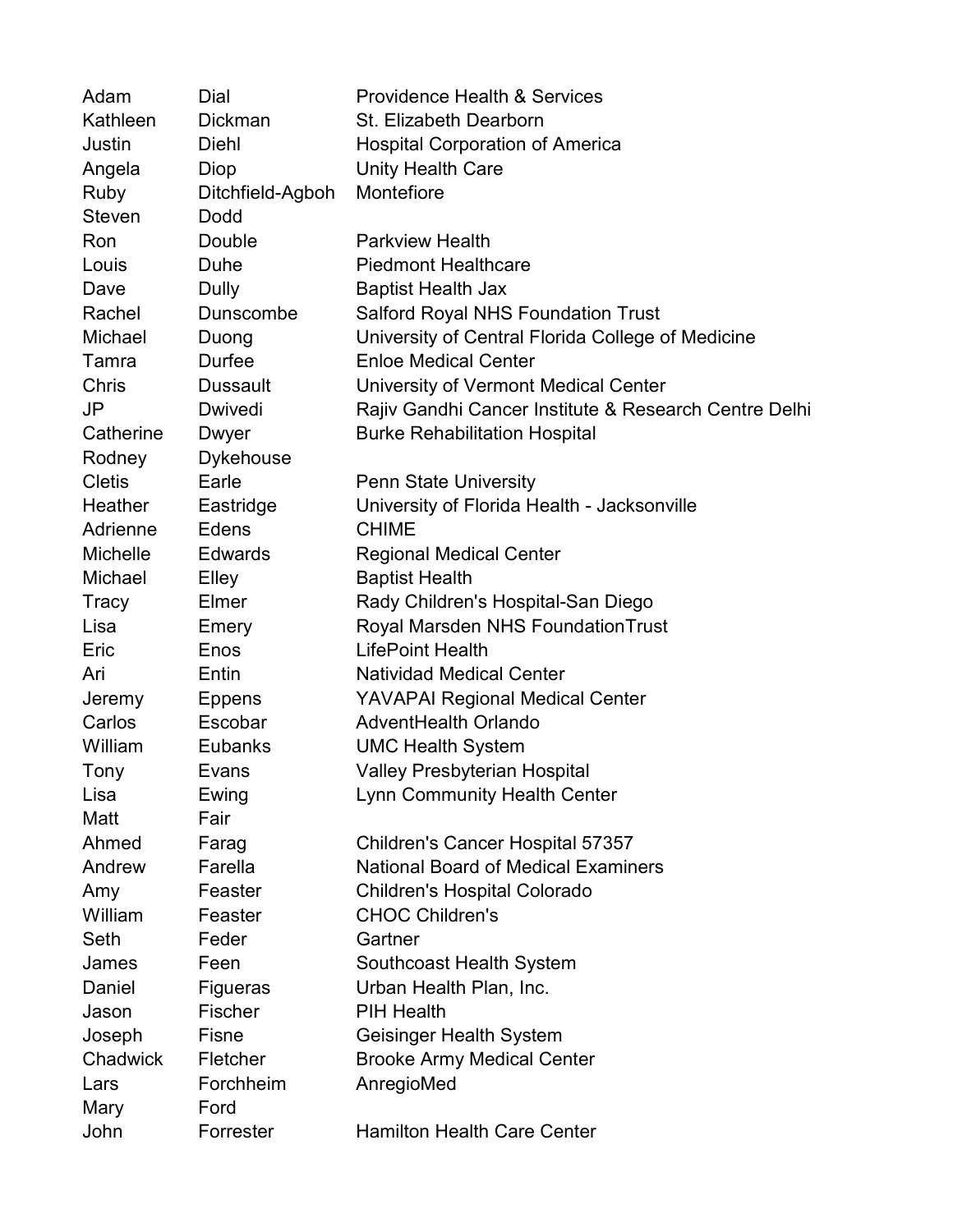| Karl            | Forsberg    | North American Partners in Anesthesia                           |
|-----------------|-------------|-----------------------------------------------------------------|
| David           | Foss        | <b>New London Hospital</b>                                      |
| Mike            | Fullerton   | St. Joseph's/Candler Health System                              |
| Carl            | Fulton      | Kootenai Health                                                 |
| George          | Gaddie      | <b>UTMB Health</b>                                              |
| James           | Gahn        | <b>HCA Capital Division IT&amp;S</b>                            |
| Michael         | Galang      | <b>Catholic Health System</b>                                   |
| <b>Bernard</b>  | Galla       | LifeBridge Health                                               |
| Indranil        | Ganguly     | <b>Hackensack Meridian Health</b>                               |
| Antonio         | Garcia      | Hospital Universitario Infantil NiA+o Jesus                     |
| Jacob           | Garcia      | Trum                                                            |
| Anika           | Gardenhire  | Intermountain Healthcare                                        |
| Chaim           | Garfinkel   | University of Illinois Hospital & Health Sciences System        |
| Nancy           | Garrett     | <b>Hennepin County Medical Center</b>                           |
| Deborah         | Gash        | Saint Luke's Health System                                      |
| Eric            | Gasser      | <b>Wooster Community Hospital</b>                               |
| Mathew          | Gaug        | <b>Memorial Hospital and Health Care Center</b>                 |
| Alicia          | Gee         | <b>Sutter Health</b>                                            |
| Joseph          | George      | Sheikh Khalifa Medical City - Ajman, Ministry of Presidential A |
| Elizabeth       | Getz        | Aultman Hospital                                                |
| Dharmendra Ghai |             | <b>Hamad Medical Corporation</b>                                |
| Nathan          | Gibson      | <b>Quality Insights</b>                                         |
| Lynn            | Gibson      | <b>CHRISTUS Health</b>                                          |
| Marsha          | Gilbert     | <b>HCA</b>                                                      |
| <b>Ben</b>      | Gildersleve |                                                                 |
| Ken             | Gilles      | <b>Ridgeview Medical Center</b>                                 |
| Jimmie          | Glorioso    | <b>Children's Health</b>                                        |
| Kevin           | Glynn       | myNEXUS                                                         |
| Ashutosh        | Goel        | <b>Bronson Healthcare Group</b>                                 |
| Yvonne          | Goff        | <b>Health Services Executive</b>                                |
| Jonathan        | Goldberg    | <b>Edward Elmhurst Health</b>                                   |
| Michael         | Gomez       | <b>Bon Secours Health System</b>                                |
| Andy            | Goodwin     | Covenant Health, Inc.                                           |
| <b>Steven</b>   | Goriah      | <b>Westchester Medical Center</b>                               |
| Cherodeep       | Goswami     | <b>UW Health</b>                                                |
| Gerald          | Greeley     | Lawrence General Hospital                                       |
| Karen           | Green       |                                                                 |
| Josh            | Griffin     | <b>Rutland Regional Medical Center</b>                          |
| James           | Griffiths   | <b>UT Physicians</b>                                            |
| Lisa            | Grisim      | <b>Stanford Children's Health</b>                               |
| Duncan          | Grodack     | <b>Adventist Health System</b>                                  |
| Edward          | Grogan      | <b>Sibley Memorial Hospital</b>                                 |
| Kevin           | Groskreutz  | <b>Hospital Sisters Health System</b>                           |
| Patrick         | Grotton     | Greater Lawrence Family Health Center, Inc                      |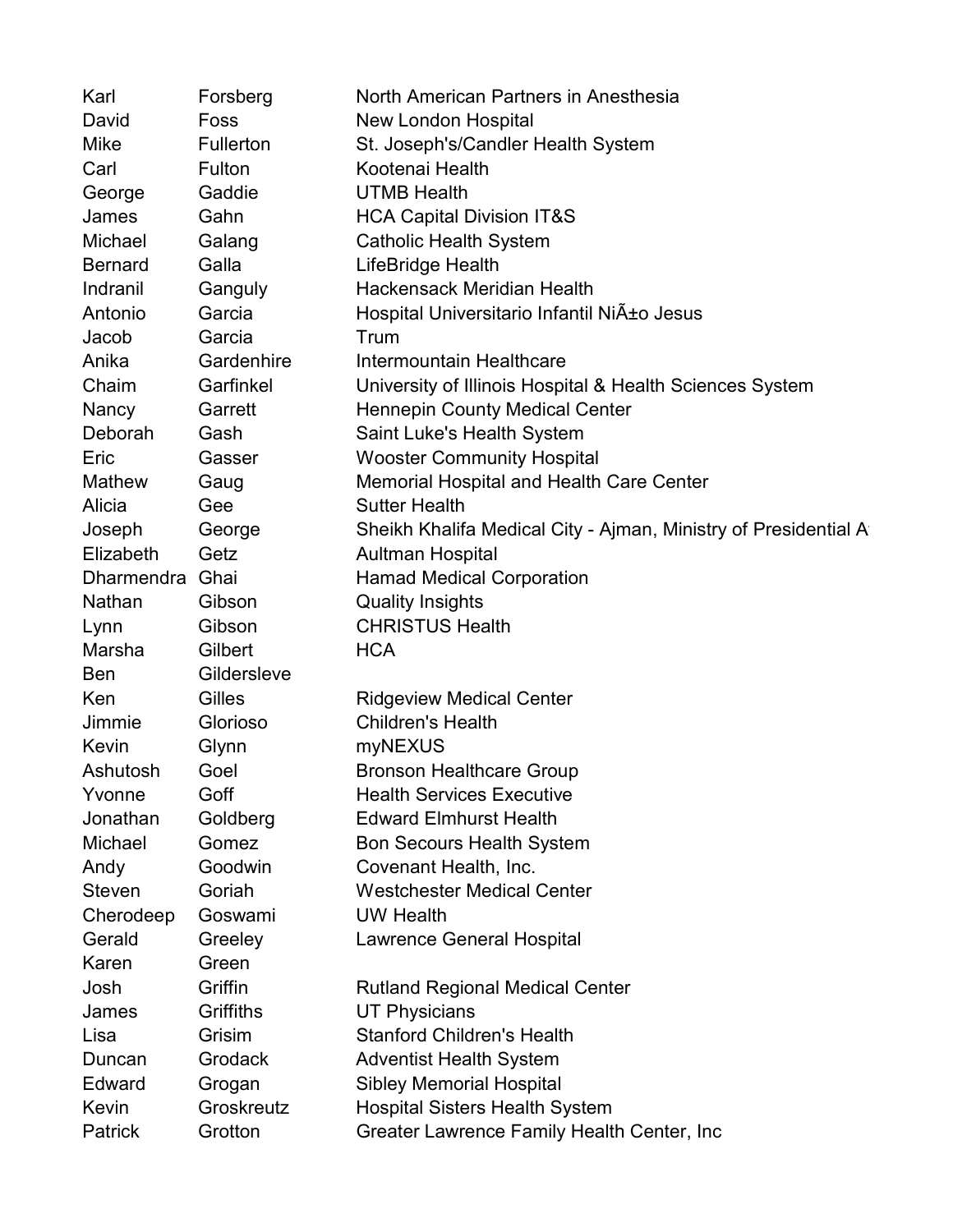| <b>Mountain Park Health Center</b><br>Hall<br>James<br>Adnan<br>Hamid<br>Indiana University Health<br>Michael<br>Hamilton<br><b>Albany Medical Center</b><br>Spencer<br><b>NetApp</b><br>Hamons<br><b>Barrett</b><br>AdventHealth Orlando<br>Hand<br><b>Doctors Community Hospital</b><br>Joyce<br>Hanscome<br><b>Riverside Medical Center</b><br>Kyle<br>Hansen<br>Ben<br><b>Rivers International Management Consultants</b><br>Hanson<br>Ted<br><b>Hanss</b><br><b>Yale University</b><br><b>ProHealth Care</b><br>Matt<br>Harris<br><b>Sidra Medical and Research Center</b><br>Abdulrahman Hasna<br>Todd<br>Hatton<br>Saint Luke's Health System<br><b>Unfallkrankenhaus Berlin</b><br>Heiko<br>Hauptmann<br><b>Nicola</b><br>Haywood-Alexander<br><b>Matthew</b><br>Heign<br><b>UW Health</b><br><b>Helms</b><br>Valley-Wide Health Systems, Inc.<br>Larry<br>Kathleen<br>Herald<br>Hernandez<br>New Hanover Regional Medical Center<br>Ashlye<br>Sandy<br><b>Avalon Health Care Group</b><br>Herrera<br>Yvette<br><b>Broward Health</b><br>Herrera<br>Cheryl<br>Hertel<br>CoxHealth<br>Erick<br>Heygood<br>Army Medical Department Health Readiness Center<br>Hickman<br><b>Albany Medical Center</b><br>George<br>Keith<br>Higgins<br>Cayman Islands Health Services Authority<br>Glenn<br>Hilburn<br><b>Grady Health System</b><br>Michael<br>Hill<br>Dairin<br><b>Hines</b><br><b>Children's University Hospital</b><br>Appalachian Regional Healthcare Inc<br>Montie<br>Hodge<br>Martin<br>Holderried<br>University Hospital TA1/4bingen<br><b>NHS Wales Shared Services</b><br>Mary<br><b>Hopkins</b><br>Devon Partnership NHS Trust<br><b>Nick</b><br>Hopkinson<br><b>Mason General Hospital</b><br>Tom<br>Hornburg<br>Hornstein<br>Hospital Group Muehldorf am Inn<br>Ulrich<br>Howard<br>Dan<br>Michael<br>Hsu<br>MetroHealth<br>University of Texas Medical Branch<br>Owen<br>Huett<br>Julie<br><b>Truman Medical Centers</b><br>Hull<br>Peter<br>Huynh<br><b>US Army Medical Command</b><br>e4<br>Cynthia<br>Hyde | <b>Kirk</b> | Hale | <b>Borland Groover Digestive Health</b> |
|-----------------------------------------------------------------------------------------------------------------------------------------------------------------------------------------------------------------------------------------------------------------------------------------------------------------------------------------------------------------------------------------------------------------------------------------------------------------------------------------------------------------------------------------------------------------------------------------------------------------------------------------------------------------------------------------------------------------------------------------------------------------------------------------------------------------------------------------------------------------------------------------------------------------------------------------------------------------------------------------------------------------------------------------------------------------------------------------------------------------------------------------------------------------------------------------------------------------------------------------------------------------------------------------------------------------------------------------------------------------------------------------------------------------------------------------------------------------------------------------------------------------------------------------------------------------------------------------------------------------------------------------------------------------------------------------------------------------------------------------------------------------------------------------------------------------------------------------------------------------------------------------------------------------------------------------------------------------------------------------------------------------------------------|-------------|------|-----------------------------------------|
|                                                                                                                                                                                                                                                                                                                                                                                                                                                                                                                                                                                                                                                                                                                                                                                                                                                                                                                                                                                                                                                                                                                                                                                                                                                                                                                                                                                                                                                                                                                                                                                                                                                                                                                                                                                                                                                                                                                                                                                                                                   |             |      |                                         |
|                                                                                                                                                                                                                                                                                                                                                                                                                                                                                                                                                                                                                                                                                                                                                                                                                                                                                                                                                                                                                                                                                                                                                                                                                                                                                                                                                                                                                                                                                                                                                                                                                                                                                                                                                                                                                                                                                                                                                                                                                                   |             |      |                                         |
|                                                                                                                                                                                                                                                                                                                                                                                                                                                                                                                                                                                                                                                                                                                                                                                                                                                                                                                                                                                                                                                                                                                                                                                                                                                                                                                                                                                                                                                                                                                                                                                                                                                                                                                                                                                                                                                                                                                                                                                                                                   |             |      |                                         |
|                                                                                                                                                                                                                                                                                                                                                                                                                                                                                                                                                                                                                                                                                                                                                                                                                                                                                                                                                                                                                                                                                                                                                                                                                                                                                                                                                                                                                                                                                                                                                                                                                                                                                                                                                                                                                                                                                                                                                                                                                                   |             |      |                                         |
|                                                                                                                                                                                                                                                                                                                                                                                                                                                                                                                                                                                                                                                                                                                                                                                                                                                                                                                                                                                                                                                                                                                                                                                                                                                                                                                                                                                                                                                                                                                                                                                                                                                                                                                                                                                                                                                                                                                                                                                                                                   |             |      |                                         |
|                                                                                                                                                                                                                                                                                                                                                                                                                                                                                                                                                                                                                                                                                                                                                                                                                                                                                                                                                                                                                                                                                                                                                                                                                                                                                                                                                                                                                                                                                                                                                                                                                                                                                                                                                                                                                                                                                                                                                                                                                                   |             |      |                                         |
|                                                                                                                                                                                                                                                                                                                                                                                                                                                                                                                                                                                                                                                                                                                                                                                                                                                                                                                                                                                                                                                                                                                                                                                                                                                                                                                                                                                                                                                                                                                                                                                                                                                                                                                                                                                                                                                                                                                                                                                                                                   |             |      |                                         |
|                                                                                                                                                                                                                                                                                                                                                                                                                                                                                                                                                                                                                                                                                                                                                                                                                                                                                                                                                                                                                                                                                                                                                                                                                                                                                                                                                                                                                                                                                                                                                                                                                                                                                                                                                                                                                                                                                                                                                                                                                                   |             |      |                                         |
|                                                                                                                                                                                                                                                                                                                                                                                                                                                                                                                                                                                                                                                                                                                                                                                                                                                                                                                                                                                                                                                                                                                                                                                                                                                                                                                                                                                                                                                                                                                                                                                                                                                                                                                                                                                                                                                                                                                                                                                                                                   |             |      |                                         |
|                                                                                                                                                                                                                                                                                                                                                                                                                                                                                                                                                                                                                                                                                                                                                                                                                                                                                                                                                                                                                                                                                                                                                                                                                                                                                                                                                                                                                                                                                                                                                                                                                                                                                                                                                                                                                                                                                                                                                                                                                                   |             |      |                                         |
|                                                                                                                                                                                                                                                                                                                                                                                                                                                                                                                                                                                                                                                                                                                                                                                                                                                                                                                                                                                                                                                                                                                                                                                                                                                                                                                                                                                                                                                                                                                                                                                                                                                                                                                                                                                                                                                                                                                                                                                                                                   |             |      |                                         |
|                                                                                                                                                                                                                                                                                                                                                                                                                                                                                                                                                                                                                                                                                                                                                                                                                                                                                                                                                                                                                                                                                                                                                                                                                                                                                                                                                                                                                                                                                                                                                                                                                                                                                                                                                                                                                                                                                                                                                                                                                                   |             |      |                                         |
|                                                                                                                                                                                                                                                                                                                                                                                                                                                                                                                                                                                                                                                                                                                                                                                                                                                                                                                                                                                                                                                                                                                                                                                                                                                                                                                                                                                                                                                                                                                                                                                                                                                                                                                                                                                                                                                                                                                                                                                                                                   |             |      |                                         |
|                                                                                                                                                                                                                                                                                                                                                                                                                                                                                                                                                                                                                                                                                                                                                                                                                                                                                                                                                                                                                                                                                                                                                                                                                                                                                                                                                                                                                                                                                                                                                                                                                                                                                                                                                                                                                                                                                                                                                                                                                                   |             |      |                                         |
|                                                                                                                                                                                                                                                                                                                                                                                                                                                                                                                                                                                                                                                                                                                                                                                                                                                                                                                                                                                                                                                                                                                                                                                                                                                                                                                                                                                                                                                                                                                                                                                                                                                                                                                                                                                                                                                                                                                                                                                                                                   |             |      |                                         |
|                                                                                                                                                                                                                                                                                                                                                                                                                                                                                                                                                                                                                                                                                                                                                                                                                                                                                                                                                                                                                                                                                                                                                                                                                                                                                                                                                                                                                                                                                                                                                                                                                                                                                                                                                                                                                                                                                                                                                                                                                                   |             |      |                                         |
|                                                                                                                                                                                                                                                                                                                                                                                                                                                                                                                                                                                                                                                                                                                                                                                                                                                                                                                                                                                                                                                                                                                                                                                                                                                                                                                                                                                                                                                                                                                                                                                                                                                                                                                                                                                                                                                                                                                                                                                                                                   |             |      |                                         |
|                                                                                                                                                                                                                                                                                                                                                                                                                                                                                                                                                                                                                                                                                                                                                                                                                                                                                                                                                                                                                                                                                                                                                                                                                                                                                                                                                                                                                                                                                                                                                                                                                                                                                                                                                                                                                                                                                                                                                                                                                                   |             |      |                                         |
|                                                                                                                                                                                                                                                                                                                                                                                                                                                                                                                                                                                                                                                                                                                                                                                                                                                                                                                                                                                                                                                                                                                                                                                                                                                                                                                                                                                                                                                                                                                                                                                                                                                                                                                                                                                                                                                                                                                                                                                                                                   |             |      |                                         |
|                                                                                                                                                                                                                                                                                                                                                                                                                                                                                                                                                                                                                                                                                                                                                                                                                                                                                                                                                                                                                                                                                                                                                                                                                                                                                                                                                                                                                                                                                                                                                                                                                                                                                                                                                                                                                                                                                                                                                                                                                                   |             |      |                                         |
|                                                                                                                                                                                                                                                                                                                                                                                                                                                                                                                                                                                                                                                                                                                                                                                                                                                                                                                                                                                                                                                                                                                                                                                                                                                                                                                                                                                                                                                                                                                                                                                                                                                                                                                                                                                                                                                                                                                                                                                                                                   |             |      |                                         |
|                                                                                                                                                                                                                                                                                                                                                                                                                                                                                                                                                                                                                                                                                                                                                                                                                                                                                                                                                                                                                                                                                                                                                                                                                                                                                                                                                                                                                                                                                                                                                                                                                                                                                                                                                                                                                                                                                                                                                                                                                                   |             |      |                                         |
|                                                                                                                                                                                                                                                                                                                                                                                                                                                                                                                                                                                                                                                                                                                                                                                                                                                                                                                                                                                                                                                                                                                                                                                                                                                                                                                                                                                                                                                                                                                                                                                                                                                                                                                                                                                                                                                                                                                                                                                                                                   |             |      |                                         |
|                                                                                                                                                                                                                                                                                                                                                                                                                                                                                                                                                                                                                                                                                                                                                                                                                                                                                                                                                                                                                                                                                                                                                                                                                                                                                                                                                                                                                                                                                                                                                                                                                                                                                                                                                                                                                                                                                                                                                                                                                                   |             |      |                                         |
|                                                                                                                                                                                                                                                                                                                                                                                                                                                                                                                                                                                                                                                                                                                                                                                                                                                                                                                                                                                                                                                                                                                                                                                                                                                                                                                                                                                                                                                                                                                                                                                                                                                                                                                                                                                                                                                                                                                                                                                                                                   |             |      |                                         |
|                                                                                                                                                                                                                                                                                                                                                                                                                                                                                                                                                                                                                                                                                                                                                                                                                                                                                                                                                                                                                                                                                                                                                                                                                                                                                                                                                                                                                                                                                                                                                                                                                                                                                                                                                                                                                                                                                                                                                                                                                                   |             |      |                                         |
|                                                                                                                                                                                                                                                                                                                                                                                                                                                                                                                                                                                                                                                                                                                                                                                                                                                                                                                                                                                                                                                                                                                                                                                                                                                                                                                                                                                                                                                                                                                                                                                                                                                                                                                                                                                                                                                                                                                                                                                                                                   |             |      |                                         |
|                                                                                                                                                                                                                                                                                                                                                                                                                                                                                                                                                                                                                                                                                                                                                                                                                                                                                                                                                                                                                                                                                                                                                                                                                                                                                                                                                                                                                                                                                                                                                                                                                                                                                                                                                                                                                                                                                                                                                                                                                                   |             |      |                                         |
|                                                                                                                                                                                                                                                                                                                                                                                                                                                                                                                                                                                                                                                                                                                                                                                                                                                                                                                                                                                                                                                                                                                                                                                                                                                                                                                                                                                                                                                                                                                                                                                                                                                                                                                                                                                                                                                                                                                                                                                                                                   |             |      |                                         |
|                                                                                                                                                                                                                                                                                                                                                                                                                                                                                                                                                                                                                                                                                                                                                                                                                                                                                                                                                                                                                                                                                                                                                                                                                                                                                                                                                                                                                                                                                                                                                                                                                                                                                                                                                                                                                                                                                                                                                                                                                                   |             |      |                                         |
|                                                                                                                                                                                                                                                                                                                                                                                                                                                                                                                                                                                                                                                                                                                                                                                                                                                                                                                                                                                                                                                                                                                                                                                                                                                                                                                                                                                                                                                                                                                                                                                                                                                                                                                                                                                                                                                                                                                                                                                                                                   |             |      |                                         |
|                                                                                                                                                                                                                                                                                                                                                                                                                                                                                                                                                                                                                                                                                                                                                                                                                                                                                                                                                                                                                                                                                                                                                                                                                                                                                                                                                                                                                                                                                                                                                                                                                                                                                                                                                                                                                                                                                                                                                                                                                                   |             |      |                                         |
|                                                                                                                                                                                                                                                                                                                                                                                                                                                                                                                                                                                                                                                                                                                                                                                                                                                                                                                                                                                                                                                                                                                                                                                                                                                                                                                                                                                                                                                                                                                                                                                                                                                                                                                                                                                                                                                                                                                                                                                                                                   |             |      |                                         |
|                                                                                                                                                                                                                                                                                                                                                                                                                                                                                                                                                                                                                                                                                                                                                                                                                                                                                                                                                                                                                                                                                                                                                                                                                                                                                                                                                                                                                                                                                                                                                                                                                                                                                                                                                                                                                                                                                                                                                                                                                                   |             |      |                                         |
|                                                                                                                                                                                                                                                                                                                                                                                                                                                                                                                                                                                                                                                                                                                                                                                                                                                                                                                                                                                                                                                                                                                                                                                                                                                                                                                                                                                                                                                                                                                                                                                                                                                                                                                                                                                                                                                                                                                                                                                                                                   |             |      |                                         |
|                                                                                                                                                                                                                                                                                                                                                                                                                                                                                                                                                                                                                                                                                                                                                                                                                                                                                                                                                                                                                                                                                                                                                                                                                                                                                                                                                                                                                                                                                                                                                                                                                                                                                                                                                                                                                                                                                                                                                                                                                                   |             |      |                                         |
|                                                                                                                                                                                                                                                                                                                                                                                                                                                                                                                                                                                                                                                                                                                                                                                                                                                                                                                                                                                                                                                                                                                                                                                                                                                                                                                                                                                                                                                                                                                                                                                                                                                                                                                                                                                                                                                                                                                                                                                                                                   |             |      |                                         |
|                                                                                                                                                                                                                                                                                                                                                                                                                                                                                                                                                                                                                                                                                                                                                                                                                                                                                                                                                                                                                                                                                                                                                                                                                                                                                                                                                                                                                                                                                                                                                                                                                                                                                                                                                                                                                                                                                                                                                                                                                                   |             |      |                                         |
|                                                                                                                                                                                                                                                                                                                                                                                                                                                                                                                                                                                                                                                                                                                                                                                                                                                                                                                                                                                                                                                                                                                                                                                                                                                                                                                                                                                                                                                                                                                                                                                                                                                                                                                                                                                                                                                                                                                                                                                                                                   |             |      |                                         |
| <b>Stanford Healthcare</b><br>IC<br><b>Ikkurthy</b>                                                                                                                                                                                                                                                                                                                                                                                                                                                                                                                                                                                                                                                                                                                                                                                                                                                                                                                                                                                                                                                                                                                                                                                                                                                                                                                                                                                                                                                                                                                                                                                                                                                                                                                                                                                                                                                                                                                                                                               |             |      |                                         |
| Imhoff<br><b>Belynda</b><br><b>Capital Region Medical Center</b>                                                                                                                                                                                                                                                                                                                                                                                                                                                                                                                                                                                                                                                                                                                                                                                                                                                                                                                                                                                                                                                                                                                                                                                                                                                                                                                                                                                                                                                                                                                                                                                                                                                                                                                                                                                                                                                                                                                                                                  |             |      |                                         |
| <b>Brian</b><br><b>Kahuku Medical Center</b><br>Ingold                                                                                                                                                                                                                                                                                                                                                                                                                                                                                                                                                                                                                                                                                                                                                                                                                                                                                                                                                                                                                                                                                                                                                                                                                                                                                                                                                                                                                                                                                                                                                                                                                                                                                                                                                                                                                                                                                                                                                                            |             |      |                                         |
| John<br>Jabour<br><b>Keystone Human Services</b>                                                                                                                                                                                                                                                                                                                                                                                                                                                                                                                                                                                                                                                                                                                                                                                                                                                                                                                                                                                                                                                                                                                                                                                                                                                                                                                                                                                                                                                                                                                                                                                                                                                                                                                                                                                                                                                                                                                                                                                  |             |      |                                         |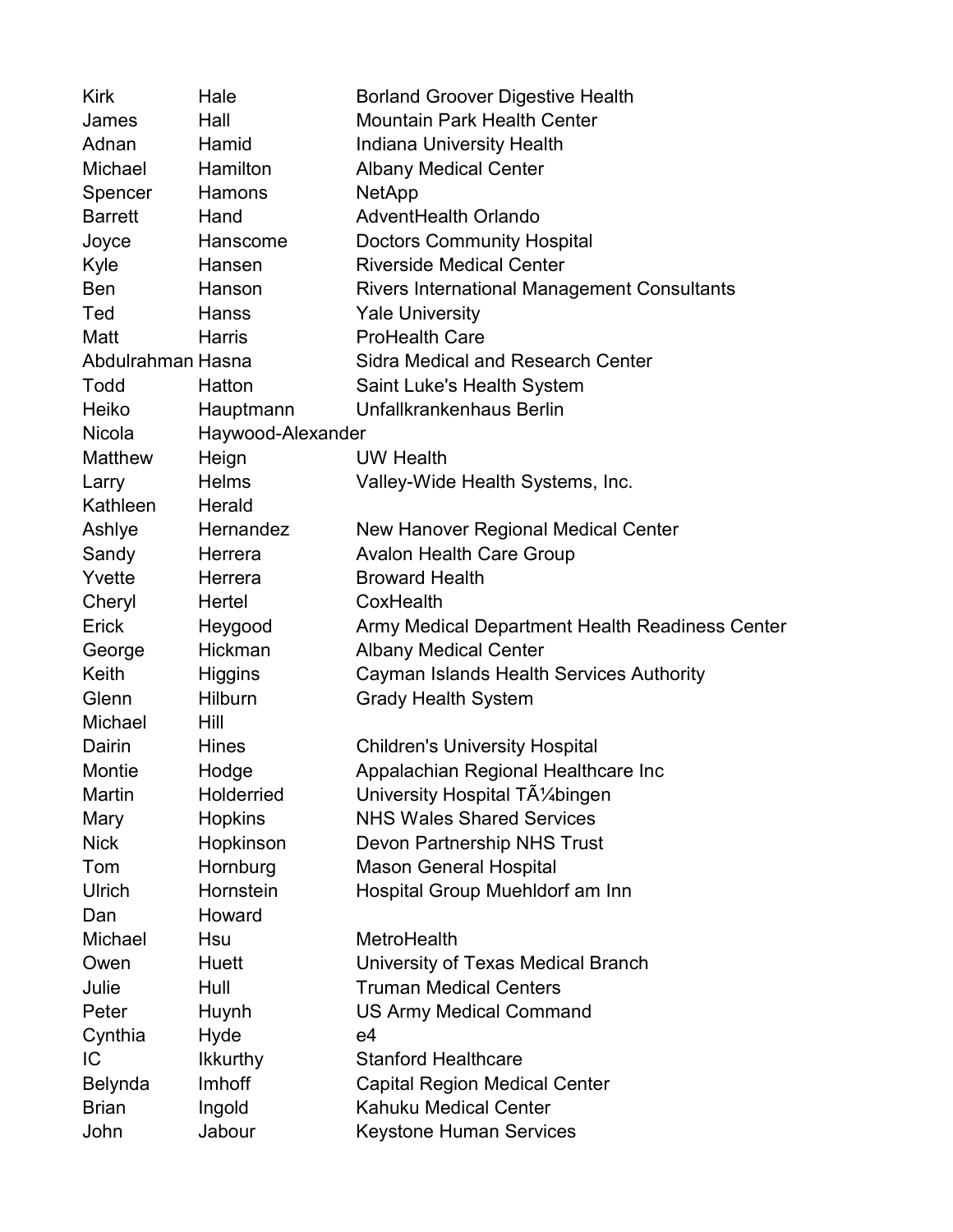| Kurt           | Jackson          | <b>HCA MidAmerica Division</b>                             |
|----------------|------------------|------------------------------------------------------------|
| <b>Mark</b>    | Jacobs           | Delaware Health Information Network                        |
| <b>Mukesh</b>  | Jain             | Sabatical                                                  |
| <b>Keltie</b>  | Jamieson         | Nova Scotia Health Authority                               |
| Michael        | <b>Jefferies</b> | <b>Boulder Community Hospital</b>                          |
| Chase          | Johnson          | <b>Fort HealthCare</b>                                     |
| Bill           | Johnson          |                                                            |
| Liz            | Johnson          | <b>Tenet Healthcare Corporation</b>                        |
| Ralph          | Johnson          | MaineHealth                                                |
| <b>Blake</b>   | Jones            |                                                            |
| Josh           | Jones            | Madigan Army Medical Center                                |
| Simon          | Jones            |                                                            |
| Christopher    | Jordan           | <b>Orlando Health</b>                                      |
| Rhonda         | Jorden           | University of Arkansas for Medical Sciences                |
| <b>Scott</b>   | Judd             | <b>Jackson Health System</b>                               |
| Paul           | Jurman           | <b>Monash Health</b>                                       |
| Kimberly       | Kalajainen       | Lawrence & Memorial Hospital                               |
| Ana            | Kalman           | Lakeland Regional Medical Center                           |
| Atul           | Kanvinde         | <b>Children's Healthcare of Atlanta</b>                    |
| Ram Mohan      | Kasi             | <b>Apollo Health City</b>                                  |
| Satin          | Katiyar          | <b>Kratin Wellness Clinic</b>                              |
| Michael        | Kearney          | <b>HSE</b>                                                 |
| Darrell        | Keeling          | <b>Parkview Health</b>                                     |
| Clark          | Kegley           | <b>Scripps Health</b>                                      |
| David          | Kempson          | <b>Mater Health Services Brisbane</b>                      |
| Luke           | Keninger         | <b>Winona Health</b>                                       |
| <b>Billie</b>  | Kennedy          | <b>Baptist Health</b>                                      |
| David          | Kennington       | <b>Asante Health System</b>                                |
| Mark           | Kenny            | <b>Surrey and Borders Partnership NHS Foundation Trust</b> |
| Curtis         | <b>Kerbs</b>     | <b>Memorial Hospital</b>                                   |
| David          | Kernea           | Loma Linda University Medical Center - Murrieta            |
| <b>Richard</b> | Kerr             | Lehigh Valley Health Network                               |
| Chris          | Kesting          | <b>Glens Falls Hospital</b>                                |
| <b>Alok</b>    | Khare            | Jaypee Hospital                                            |
| Dan            | Kilgore          | <b>HCA Methodist Healthcare System</b>                     |
| Christy        | Kindler          | <b>Adventist Health System</b>                             |
| <b>Mike</b>    | King             | <b>UTMB Health</b>                                         |
| <b>Richard</b> | King             | Leeds Teaching Hospitals NHS Trust                         |
| Andy           | Kinnear          |                                                            |
| David          | Kleinman         | US Radiology Specialist Inc.                               |
| Ronald         | Kloewer          | <b>Montgomery County Memorial Hospital</b>                 |
| John           | Knapp            | <b>Geisinger Health System</b>                             |
| Тy             | Knox             | Long Island Jewish Medical Center                          |
| Stacy          | Koellner         | <b>Healthe Clinic</b>                                      |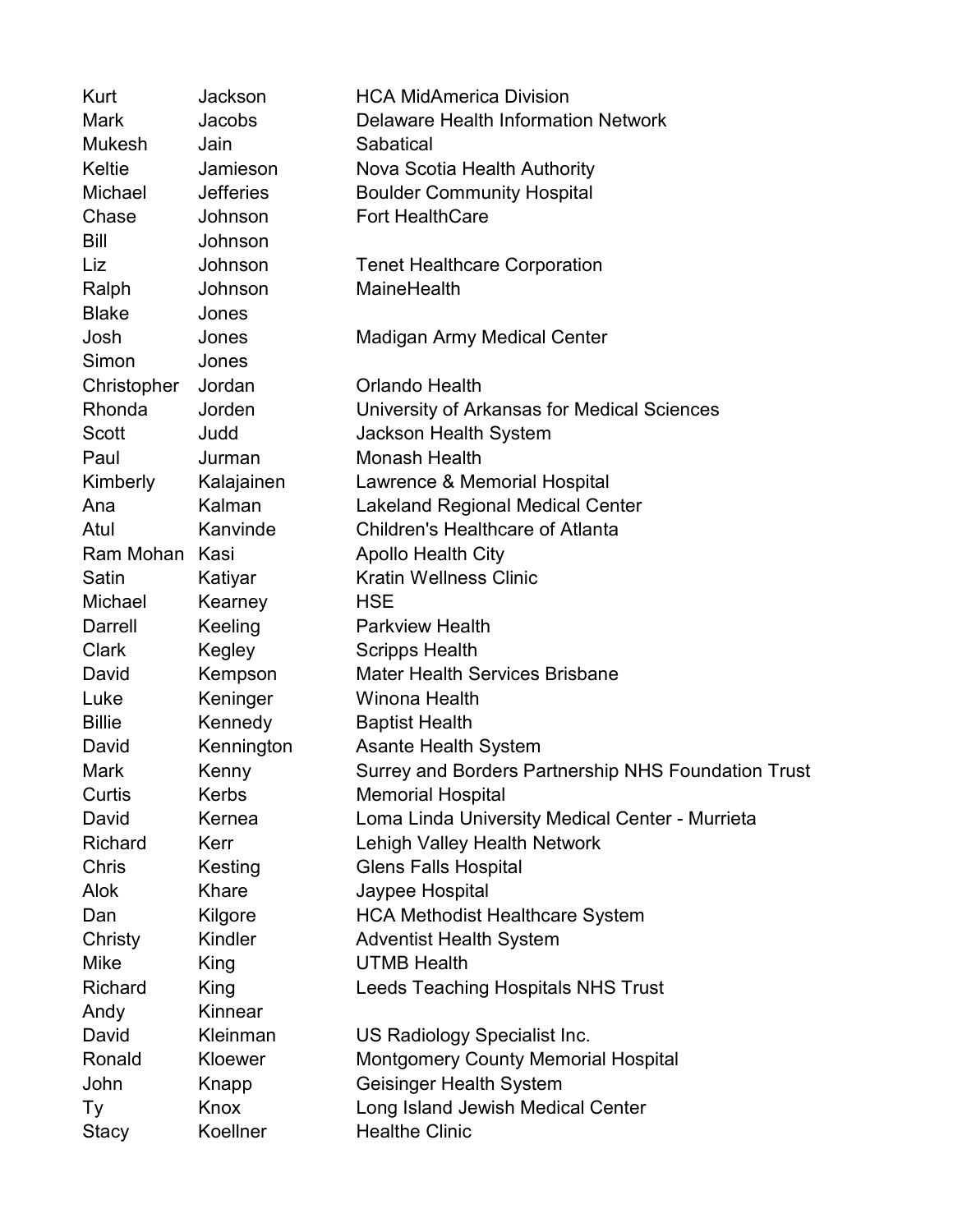| Jeri           | Koester         | <b>Marshfield Clinic Health System</b>       |
|----------------|-----------------|----------------------------------------------|
| <b>Tobias</b>  | Kolen           | <b>Hospital Heinsberg</b>                    |
| Girish         | Koppar          | <b>Wockhardt Hospitals</b>                   |
| Kenneth        | Koppenhaver     | Mount Sinai Health System                    |
| Tamara         | Korbel          | PDS - Paragon Development Systems            |
| Aaron          | Kramer          | <b>Adirondack Health</b>                     |
| John           | Kravitz         | <b>Geisinger Health System</b>               |
| Suresh         | <b>Krishnan</b> | <b>AMITA Health</b>                          |
| <b>Nicole</b>  | Kuhn            | Hospital Mutterhaus der BorromĤerinnen       |
| Girish         | Kulkarni        | SVP Hospital - Ahmedabad                     |
| <b>Matthew</b> | Kull            | <b>Cleveland Clinic</b>                      |
| Joe            | Kulle           | <b>Solution Health</b>                       |
| Janet          | Kummeth         | Froedtert & The Medical College of Wisconsin |
| Kumar          | KV.             | Narayana Health                              |
| Curt           | <b>Kwak</b>     | <b>Proliance Surgeons</b>                    |
| Andrew         | Laband          | <b>McLean Hospital</b>                       |
| David          | Lafferty        | <b>Stratum Health System</b>                 |
| Stephanie      | Lahr            | <b>Monument Health</b>                       |
| Tim            | Lambert         |                                              |
| <b>Brian</b>   | Lancaster       | Nebraska Medicine                            |
| Karen          | Lang            | Minnesota Gastroenterology PA                |
| Andreas        | Lange           | <b>Hospital Group Southeast Bavaria</b>      |
| Ann            | Larkins         | The Australian Red Cross Blood Service       |
| Scott          | LaRosa          | Southcoast Health System                     |
| <b>Bob</b>     | Latz            | <b>Trinity Rehabilitation Services, LLC</b>  |
| William        | Lauesen         |                                              |
| David          | Laughlin        | <b>HCA</b>                                   |
| Mark           | Lauteren        | <b>Jackson Hospital and Clinics</b>          |
| Patricia       | Lavely          | Health Care District of Palm Beach County    |
| Mary Anne      | Leach           | Montage Health                               |
| Ryan           | Leach           | <b>Hospital Sisters Health System</b>        |
| <b>Nawras</b>  | Lebzo           | <b>King Hussein Cancer Center</b>            |
| Eric           | Lee             | <b>AltaMed Health Services Corp</b>          |
| Douglas        | Leeper          | Kaweah Delta Health Care District            |
| Andy           | Lehman          | <b>Kettering Health Network</b>              |
| <b>Brennan</b> | Lehman          | <b>Mosaic Life Care</b>                      |
| Ramon          | Lerchundi       | Osakidetza Onkologikoa - Hospital Donostia   |
| <b>Mike</b>    | LeRoy           | <b>Einstein Healthcare Network</b>           |
| Michael        | LeRoy           | Sidra Medical and Reseach Center             |
| Jeffrey        | Leslie          | <b>Grand View Hospital</b>                   |
| Jodi           | Levy            | <b>UT Southwestern Medical Center</b>        |
| Stephen        | Li              | University of Vermont Medical Center         |
| Tabitha        | Lieberman       | Providence St. Joseph Health                 |
| Gary           | Light           |                                              |
|                |                 |                                              |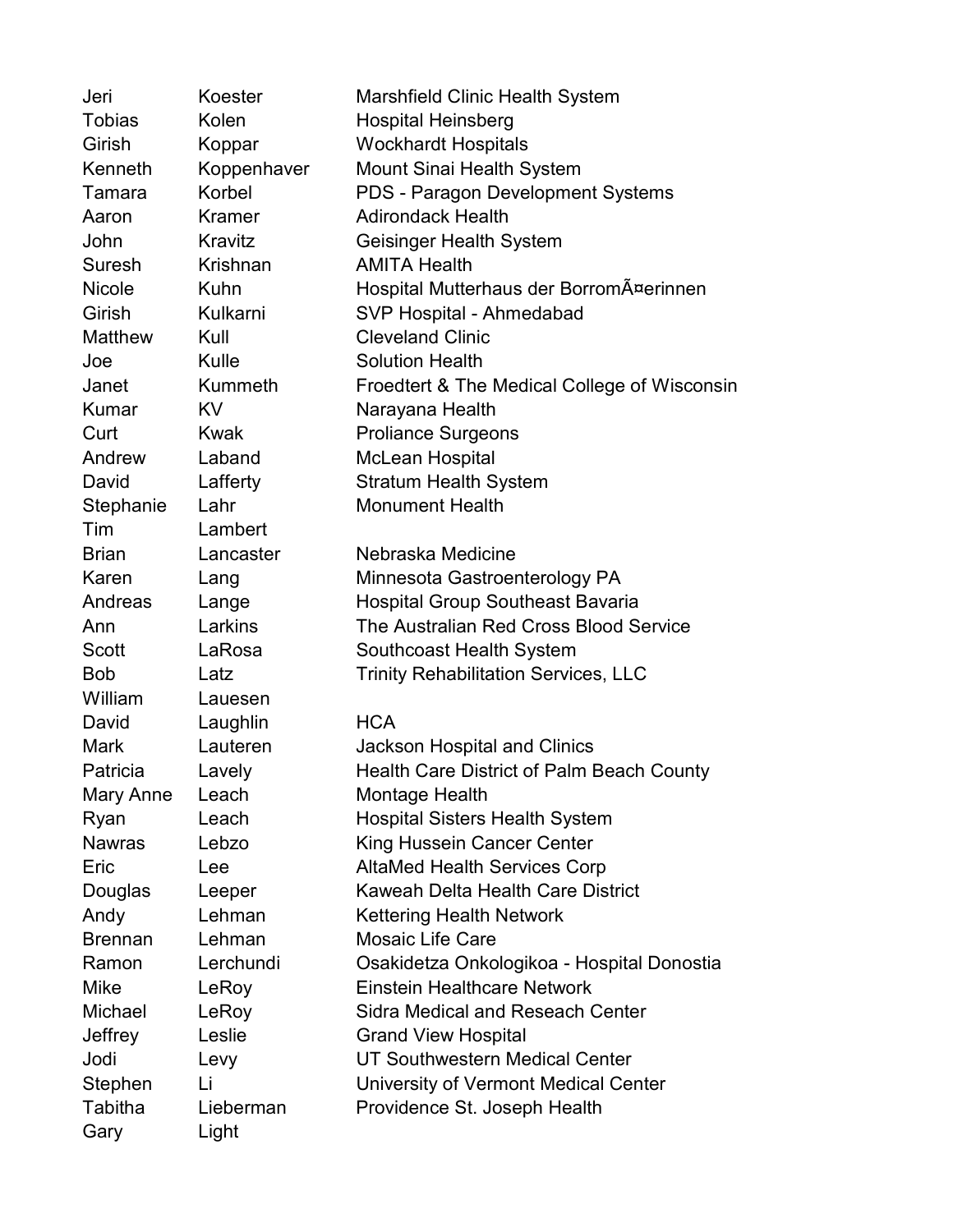| Christian     | Lindmark         | <b>Stanford Healthcare</b>                   |
|---------------|------------------|----------------------------------------------|
| <b>Beth</b>   | Lindsay-Wood     | Moffitt Cancer Center & Research Institute   |
| Sujeethnath   | Lingutla         | <b>AIDS Healthcare Foundation</b>            |
| Stephen       | Locke            | Northport Health Services, L.L.C.            |
| Elbridge      | Locklear         | Summa Health System                          |
| Joe           | Longo            | Parkland Health & Hospital System            |
| Jeremy        | Look             | Down East Community Hospital                 |
| Alexander     | Lorenz           | Parcelsus Hospital Zwickau                   |
| Jane          | Loveless         | <b>Grand View Hospital</b>                   |
| Roger         | Lutz             | <b>Butler Health System</b>                  |
| <b>Scott</b>  | MacLean          | <b>MedStar Health</b>                        |
| <b>Stuart</b> | MacMillan        |                                              |
| Don           | MacMillan        | Methodist Le Bonheur Healthcare              |
| Matt          | MacVey           | <b>Children's National Health System</b>     |
| Reinhart      | <b>Maertens</b>  | <b>Antwerp University Hospital</b>           |
| John          | Maher            | <b>National Rehabilitation Center</b>        |
| Michael       | Maksymow         | <b>Beebe Healthcare</b>                      |
| Lloyd         | Mangnall         | AbleTo Inc.                                  |
| Omer          | Manya            |                                              |
| Peter         | <b>Marks</b>     | WakeMed Hospital & Health Systems            |
| Lee           | Marley           | <b>Bassett Health</b>                        |
| Mac           | <b>Marlow</b>    | Lehigh Valley Health Network                 |
| Simon         | Marsh            |                                              |
| William       | Marsh            | <b>First Health Advisory</b>                 |
| Jake          | Martin           | <b>Ferris State University</b>               |
| Fernando      | Martin           | <b>WellSpan Health</b>                       |
| Fernando      | Martinez         | <b>Texas Hospital Association</b>            |
| Michael       | Martz            | <b>Mount Nittany Medical Center</b>          |
| Jeremy        | Marut            | <b>Rush University Medical Center</b>        |
| Edward        | Marx             | The HCI Group                                |
| Kara          | Marx             | Northern Arizona Healthcare                  |
| Ashish        | Masih            | MetroHealth                                  |
| Cinnamon      | <b>Mathews</b>   | <b>Erlanger Health System</b>                |
| Anuj          | Mathur           | Methodist Le Bonheur Healthcare              |
| Tara          | <b>Matthews</b>  | <b>Einstein Healthcare Network</b>           |
| <b>Noviet</b> | <b>Mattis</b>    | Orlando Health                               |
| Edward        | Mattison         | <b>The Guthrie Clinic</b>                    |
| Jens          | Mauckisch        | Johanniter Competence Center                 |
| Jon           | <b>McAnnis</b>   | Zoom+care                                    |
| Randy         | <b>McCleese</b>  | <b>Twin Lakes Regional Medical Center</b>    |
| Kathryn       | <b>McClellan</b> | Froedtert & The Medical College of Wisconsin |
| Eric          | McClung          | <b>HCA North Suburban Medical Center</b>     |
| Eric          | <b>McColloch</b> | Mercy Hospital Iowa City                     |
| Lynn          | McCroan          | <b>HCA</b>                                   |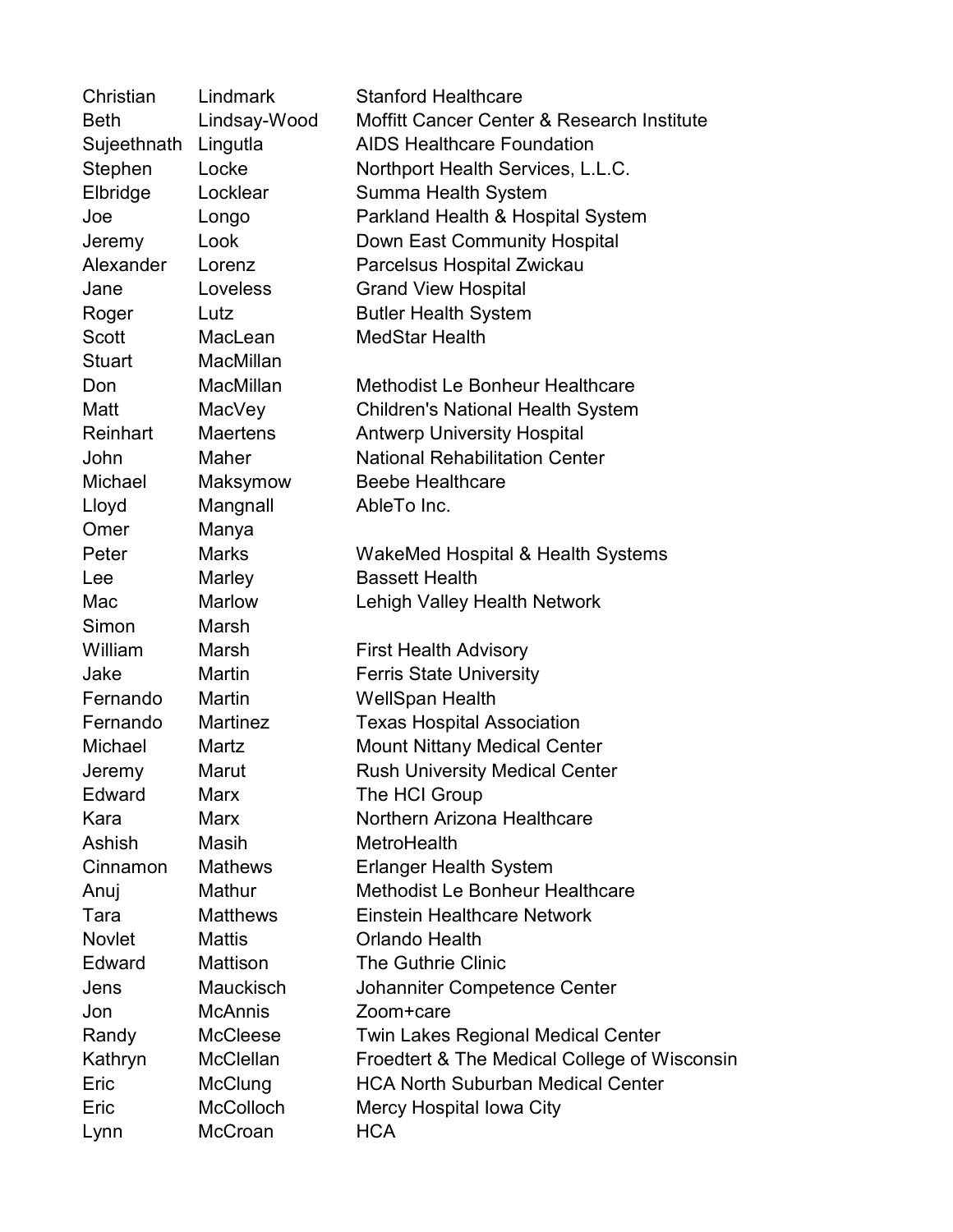| George W.           | <b>McCulloch</b>    | <b>CHIME</b>                                             |
|---------------------|---------------------|----------------------------------------------------------|
| Carlton             | McCullough          | University of Maryland Faculty Physicians, Inc.          |
| Stephanie           | McDonell            | United Regional Health Care System                       |
| D. Sheree           | <b>McFarland</b>    | <b>West Florida Division-HCA</b>                         |
| Megan               | <b>McFarland</b>    | Southern Illinois Healthcare                             |
| Joan                | <b>McFaul</b>       |                                                          |
| Julie               | <b>McGuire</b>      | <b>Texas Children's Hospital</b>                         |
| Shauna              | <b>McMahon</b>      | <b>South Central West CSU</b>                            |
| <b>Jefferson</b>    | McMillan-Wilhoit    | Lake County Health Department & amp; Community Health Ce |
| Keith               | <b>McNeice</b>      | <b>Memorial Health University Medical Center</b>         |
| Theresa             | <b>Meadows</b>      | Cook Children's Health Care System                       |
| Тy                  | Medler              | <b>Evans Army Community Hospital</b>                     |
| Gulshan             | Mehta               | <b>Children's National Health System</b>                 |
| Pierre-Michae Meier |                     | Entscheiderfabrik                                        |
| Jennifer            | Meinkoth            | <b>Memorial Hospital</b>                                 |
| Josh                | Melton              | <b>St. Bernards Healthcare</b>                           |
| <b>Bruce</b>        | Metz                | <b>Lahey Clinic</b>                                      |
| Sean                | <b>Michaels</b>     | <b>Health First</b>                                      |
| Julian              | Mihai               | <b>Cleveland Clinic</b>                                  |
| Matthew             | Miliffe             | San Juan Regional Medical Center                         |
| Dave                | <b>Miller</b>       |                                                          |
| Joyce               | <b>Miller</b>       |                                                          |
| <b>Steve</b>        | <b>Miller</b>       | <b>Baptist Health Montgomery</b>                         |
| Lee                 | Milligan            | <b>Asante Health System</b>                              |
| Michael             | <b>Minear</b>       | Lehigh Valley Health Network                             |
| Aaron               | Miri                | Dell Medical School, University of Texas, Austin         |
| Michael             | <b>Mistretta</b>    | Virginia Hospital Center                                 |
| <b>Brian</b>        | <b>Mitchell</b>     | Ohio State Wexner Medical Center / OSUP                  |
| Syed                | <b>Mohamed Safi</b> | <b>GAMA Hospital</b>                                     |
| Vicent              | Moncho Mas          | Marina Salud S.A.                                        |
| Ronaldo             | Montmann            | <b>Broward Health</b>                                    |
| Christopher         | Morgan              | University of Louisville School of Dentistry             |
| Tura                | Morice              | <b>Riverside Medical Clinic</b>                          |
| Sean                | Moynihan            |                                                          |
| Raihaan             | Mughal              | <b>Cleveland Clinic</b>                                  |
| Maureen             | <b>Mulkerrin</b>    |                                                          |
| Annett              | <b>Muller</b>       | DVMD e.V.                                                |
| David               | Muntz               | Muntz & Company                                          |
| <b>Patrick</b>      | Murfee              | CoxHealth                                                |
| Deborah             | Muro                | El Camino Hospital                                       |
| Michael             | Murphy              | <b>WellSpan Health</b>                                   |
| <b>Kristin</b>      | <b>Myers</b>        | <b>Mount Sinai Medical Center</b>                        |
| <b>Brian</b>        | Myszkowski          | <b>Indian River Medical Center</b>                       |
| Todd                | Naliboff            | <b>Yukon-Kuskokwim Health Corporation</b>                |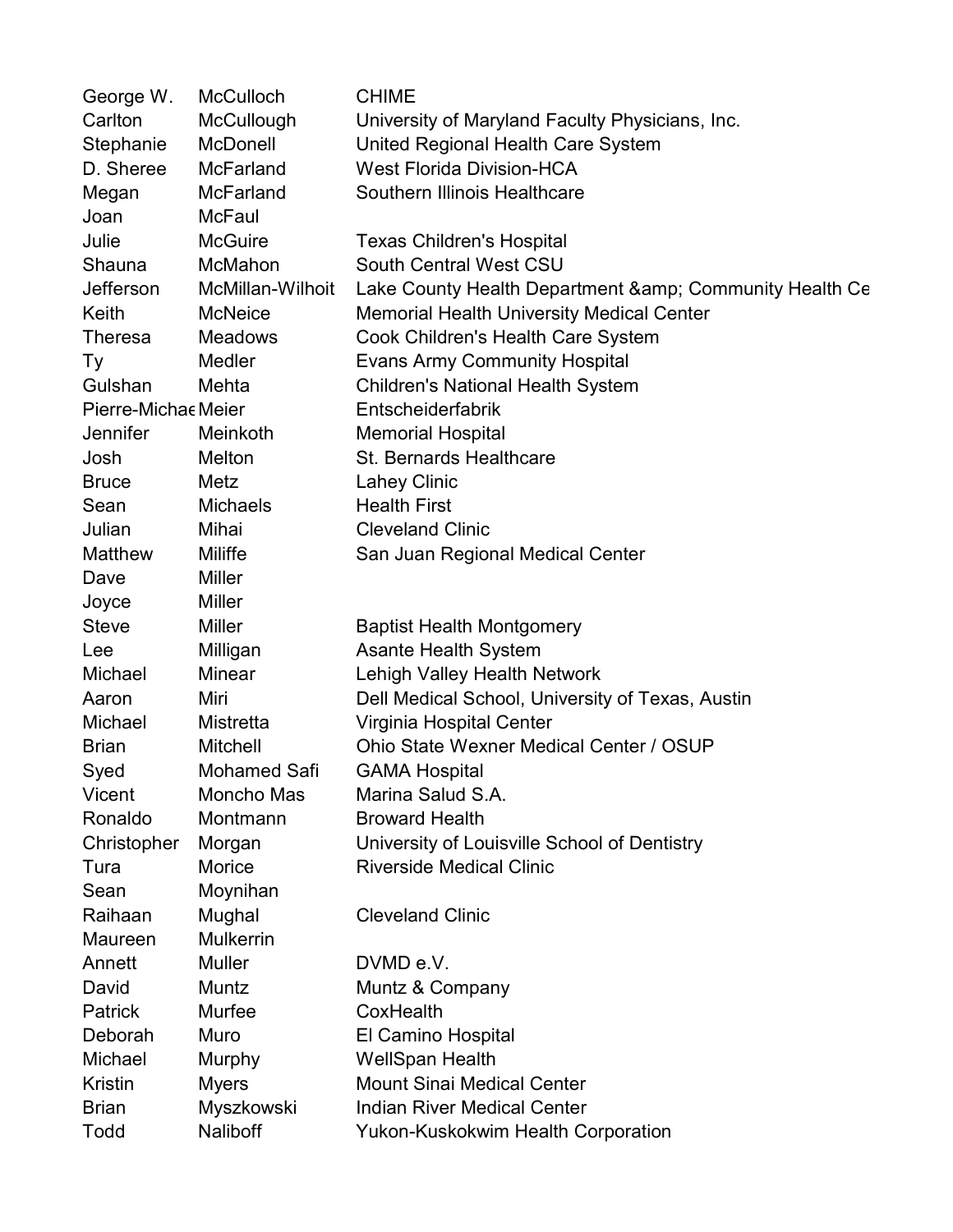| Veeresh         | Nama           | Aldara Hospital and Medical Center, Riyadh                |
|-----------------|----------------|-----------------------------------------------------------|
| Robert          | Napoli         | <b>Planned Parenthood of the Great Northwest</b>          |
| Sampath         | Narayanan      | ConcertoHealth                                            |
| Stephen         | Natarajan      | New York City Health and Hospitals Corporation            |
| Emmanuel        | <b>Ndow</b>    | <b>Marion General Hospital</b>                            |
| Gary            | Neat           | <b>Ephraim McDowell Health</b>                            |
| Patrick         | <b>Neece</b>   | Lake Regional Health System                               |
| Heather         | Nelson         | University of Chicago Medical Center                      |
| <b>Vickie</b>   | Nelson         | <b>Benefis Health System</b>                              |
| <b>Barbara</b>  | <b>Nelson</b>  | <b>HCA Methodist Healthcare System</b>                    |
| Jeffrey         | <b>Nelson</b>  | <b>Millennium Physician Group</b>                         |
| <b>Kris</b>     | <b>Nessa</b>   | Dell Medical School, University of Texas, Austin          |
| David           | Newey          |                                                           |
| <b>Bach</b>     | Nguyen         | Ventura County Health Care Agency                         |
| Vu              | Nguyen         | <b>Pipeline Health Systems</b>                            |
| Daniel          | <b>Nigrin</b>  | MaineHealth                                               |
| <b>Brad</b>     | Nolan          | <b>HCA Physician Services</b>                             |
| Tom             | <b>Obenaus</b> | Hospital Group Agaplesion / edia.con                      |
| Alen            | Oganesyan      | <b>Keck Medicine of USC</b>                               |
| Tom             | Ogg            | <b>Olmstead Medical Center</b>                            |
| <b>Nicholas</b> | Olberding      | <b>Mercy Medical Center</b>                               |
| Ali             | Olia           |                                                           |
| Kevin           | Olson          | <b>OU</b> Medicine                                        |
| Murray          | Oltman         | Wavelength Atlantic Physician Services                    |
| Daniel          | O'Neil         | <b>Care Dimensions</b>                                    |
| <b>Rich</b>     | Ong            | Santa Clara Health and Hospital System                    |
| Albert          | Oriol          | Rady Children's Hospital-San Diego                        |
| Erin            | Osbourn        | New York Hotel Trades Council Employee Benefits Fund & Th |
| Jeff            | Osegard        | <b>Cass County Health System</b>                          |
| Mahomed         | Ouedraogo      | <b>Access Community Health Network</b>                    |
| Godfrey         | Ovwigho        | University of Texas Rio Grande                            |
| Jason           | Owens          | <b>Comagine Health</b>                                    |
| Cecilia         | Page           | University of Kentucky HealthCare                         |
| Anshul          | Pande          | <b>Stanford Children's Health</b>                         |
| Abhijit         | Pandit         | Oregon Health & Science University                        |
| Anna            | Pannier        | <b>Ascension Technologies</b>                             |
| John            | Papatheohari   | Cabrini Health                                            |
| Aazath          | Paramasivam    | Apollo Hospitals Enterprise Ltd                           |
| Christopher     | Paravate       | Northeast Georgia Medical System                          |
| Donnie          | Parish         | <b>Cherokee Nation Health Services</b>                    |
| Robin           | Parkin         | University of Virginia Health System                      |
| Polly           | Parrent        | <b>Genesis Health System</b>                              |
| Julie           | Passaglia      | Trinity Health - Minot ND                                 |
| Nayan           | Patel          | <b>Baptist Health of Northeast Florida</b>                |
|                 |                |                                                           |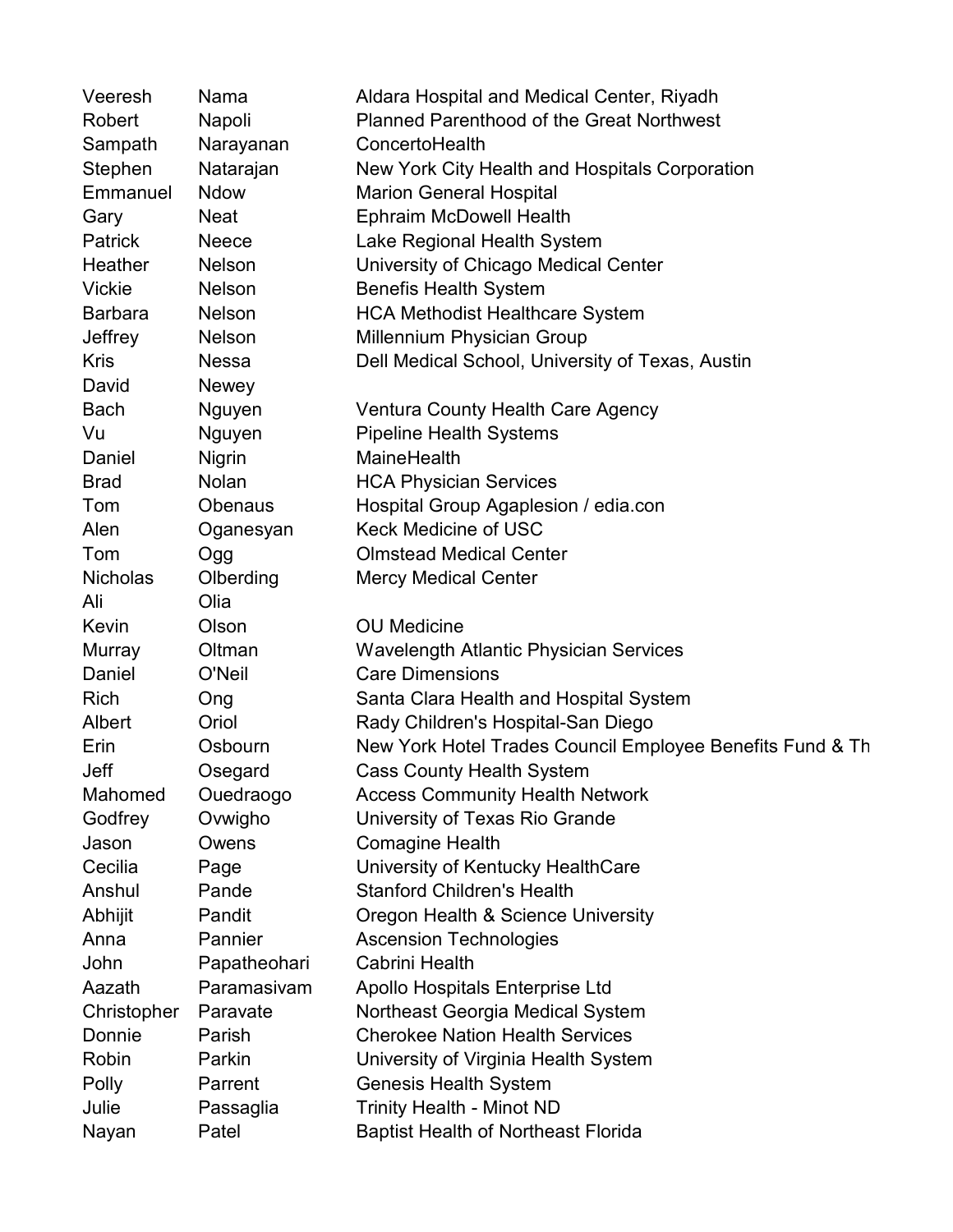| Elizabeth      | Patino       | <b>Emory Healthcare</b>                         |
|----------------|--------------|-------------------------------------------------|
| Geoffrey       | Patterson    | <b>Henry Ford Macomb Hospitals</b>              |
| <b>Brian</b>   | Patty        | <b>Rush University Medical Center</b>           |
| Jim            | Paulin       | <b>Lakeland Regional Health System</b>          |
| Jeffrey        | Pearson      | Solis Mammography                               |
| Marshall       | Pearson      | <b>HCA - Continenal Division</b>                |
| Kevin          | Peck         | Regional Health Command- Atlantic               |
| Manuel         | Pedroza      | <b>Altura Centers for Health</b>                |
| <b>Doris</b>   | Peek         | <b>Broward Health</b>                           |
| Fred           | Peet         | <b>Yuma Regional Medical Center</b>             |
| Jeff           | Pelot        | <b>Denver Health</b>                            |
| Keith          | Perry        | St. Jude Children's Research Hospital           |
| <b>Jack</b>    | Peters       | EvergreenHealth                                 |
| David          | Peterson     | <b>Rutland Regional Medical Center</b>          |
| Kent           | Petty        | <b>HCA HealthTrust</b>                          |
| Michael        | Petucci      | Slocum-Dickson Medical Group, P.L.L.C.          |
| Katherine      | Pierce       | <b>North Country HealthCare</b>                 |
| Shane          | Pilcher      | <b>Siskin Hospital</b>                          |
| Alana          | Podwika      | <b>Mountain Park Health Center</b>              |
| <b>Richard</b> | Pollack      | Virginia Commonwealth University Health System  |
| Ralph          | Porpora      | Hunterdon Healthcare System                     |
| Todd           | Prellberg    | <b>RML Specialty Hospital</b>                   |
| Darin          | Prill        | <b>Children's National Health System</b>        |
| Marc           | Probst       |                                                 |
| Tim            | Pugsley      | <b>Titus Regional Medical Center</b>            |
| Mohit          | Puri         | <b>Brandeis University Health Center</b>        |
| Veneeth        | Purushotaman | <b>Aster DM Healthcare</b>                      |
| Sanjay         | Purushotham  | <b>Allscripts Healthcare, LLC</b>               |
| Shafiq         | Rab          | <b>Wellforce Health System</b>                  |
| Eric           | Raffin       | San Francisco Department of Public Health       |
| Wies           | Rafi         | Charles E. Schmidt College of Medicine          |
| Gina           | Ragans       | <b>HCA North Florida Division IT &amp; S</b>    |
| Randy          | Rahman       | <b>Olathe Health Systems</b>                    |
| Niranjan       | Ramakrishnan | Sir Ganga Ram Hospital                          |
| Roby           | Randall      | Northeast Methodist Hospital/HCA                |
| <b>Robin</b>   | Ratchford    | <b>Bon Secours Health System</b>                |
| <b>Mark</b>    | Rauschuber   | University of Texas Southwestern Medical Center |
| <b>Sheri</b>   | Rawlings     | San Juan Regional Medical Center                |
| <b>Nicki</b>   | Rayment      |                                                 |
| Jeff           | Read         | <b>Global Connections to Employment</b>         |
| Rodney         | Read         | <b>Peak Vista Community Health Centers</b>      |
| Michael        | Reagin       | <b>Sharp HealthCare</b>                         |
| Michael        | Redmond      | <b>Health Services Executive</b>                |
| Linda          | Reed         | St. Joseph's Healthcare System                  |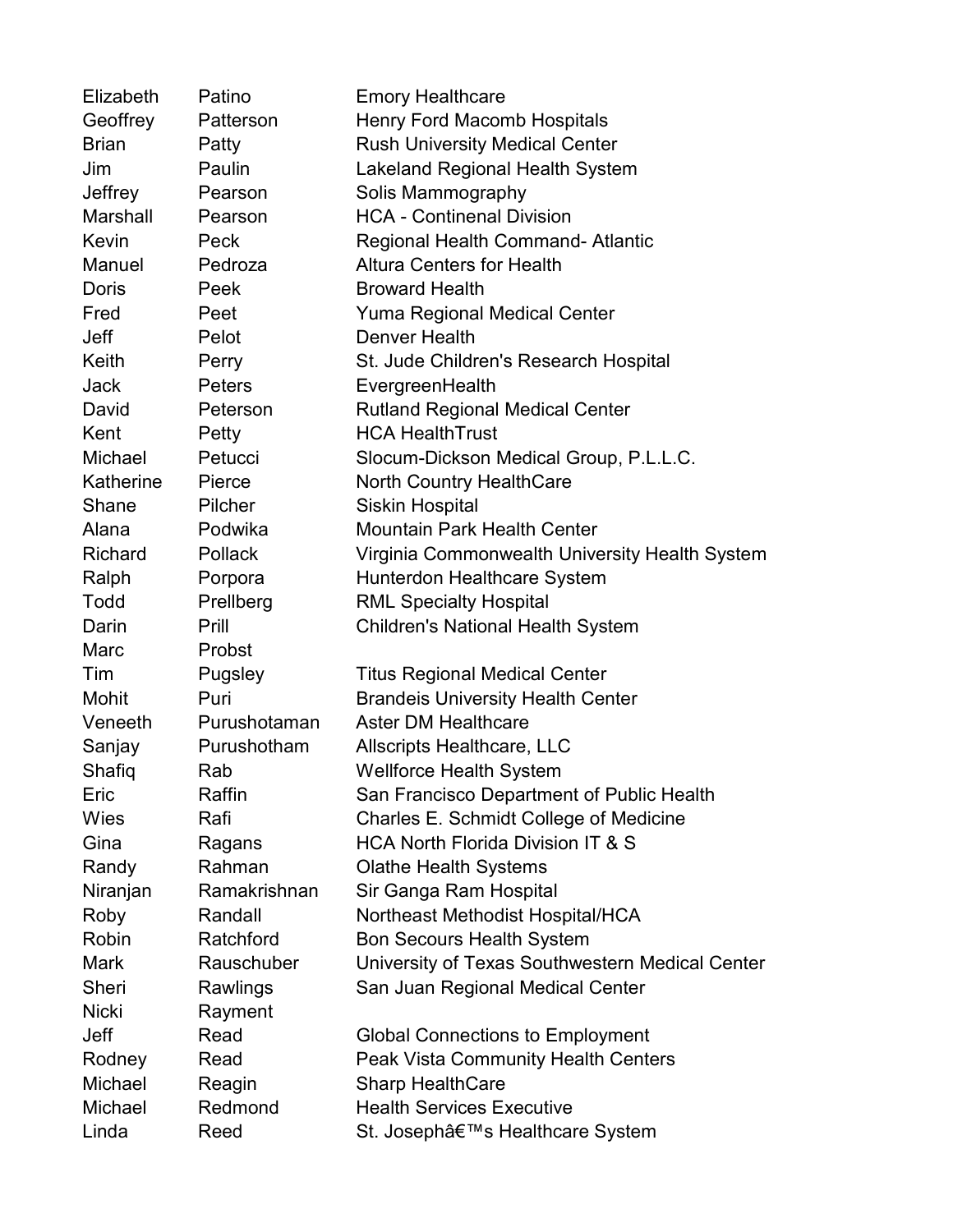| <b>Torrance Memorial Medical Center</b><br><b>Bernadette</b><br>Reid |  |
|----------------------------------------------------------------------|--|
| Remke<br><b>UC Health</b><br><b>Bryan</b>                            |  |
| M. Scott<br><b>LifePoint Health</b><br>Rester                        |  |
| <b>Clark Memorial Hospital</b><br>Reverman<br>Larry                  |  |
| Children's Hospital & Medical Ctr - Omaha<br>Reynolds<br>George      |  |
| Kevin<br>Rhode<br><b>District Medical Group</b>                      |  |
| <b>Rhodes</b><br><b>Robert</b><br>latric Systems, Inc                |  |
| <b>Sheri</b><br><b>Ribeiro</b><br><b>Cottage Health System</b>       |  |
| <b>Rice</b><br><b>Nemours</b><br><b>Bernard</b>                      |  |
| <b>Schneck Medical Center</b><br>Craig<br><b>Rice</b>                |  |
| Sarah<br>Richardson<br><b>Tivity Health</b>                          |  |
| Todd<br>Richardson<br><b>Aspirus</b>                                 |  |
| <b>Scott</b><br><b>Richert</b><br><b>Mercy Technology Services</b>   |  |
| Baylor Scott & White Healthcare<br>Victor<br>Richey                  |  |
| <b>Rickles</b><br>Humber Teaching NHS Foundation Trust<br>Lee        |  |
| Sirius Computer Solutions, Inc.<br>Edward<br><b>Ricks</b>            |  |
| Lacinda<br>Riesland<br><b>UAB Callahan Eye Hospital</b>              |  |
| <b>Olmstead Medical Center</b><br><b>Kris</b><br><b>Riess</b>        |  |
| Terri<br><b>Ripley</b><br>OrthoVirginia                              |  |
| <b>Rivard</b><br>Eric<br>Plum Healthcare Group, LLC                  |  |
| <b>Indian Health Service</b><br><b>Mark</b><br><b>Rives</b>          |  |
| Roach<br>University of Utah Health Care<br>Donna                     |  |
| Mike<br><b>Roberts</b><br>Appalachian Regional Healthcare Inc        |  |
| Tim<br>Yavapai Regional Medical Center<br><b>Roberts</b>             |  |
| Hawaii Pacific Health<br><b>Steve</b><br>Robertson                   |  |
| Elizabeth<br>Rockowitz<br><b>Florida International University</b>    |  |
| Rodenfels<br><b>Nutanix</b><br>Cheryl                                |  |
| Adrian<br>Rodriguez<br><b>Rutgers Cancer Institute of New Jersey</b> |  |
| Healthlx<br>Todd<br>Rogow                                            |  |
| Andrew<br>Romer<br>Cerner                                            |  |
| Romito<br>Edmund<br>Genesis Healthcare System                        |  |
| <b>AtlantiCare</b><br>Mary<br>Rosen                                  |  |
| <b>Broward Health</b><br>Kathy<br><b>Ross</b>                        |  |
| <b>Steven</b><br>Roth<br><b>Frisbie Memorial Hospital</b>            |  |
| <b>Mark</b><br>Rome Memorial Hospital<br>Rowan                       |  |
| David<br>Rowson                                                      |  |
| MariJo<br>Rugh<br>University of Colorado Health                      |  |
| <b>Shriners International</b><br>Marco<br>Ruiz                       |  |
| Ruttino<br><b>Firelands Regional Medical Center</b><br>Denao         |  |
| Michael<br>Saad<br>University of Tennessee Medical Center            |  |
| Andras<br>Sablauer<br>St. Jude Children's Research Hospital          |  |
| Sachdeva<br>Randeep<br><b>Barlow Respiratory Hospital</b>            |  |
| Saechow<br>Pam<br><b>Hahnemann University Hospital</b>               |  |
|                                                                      |  |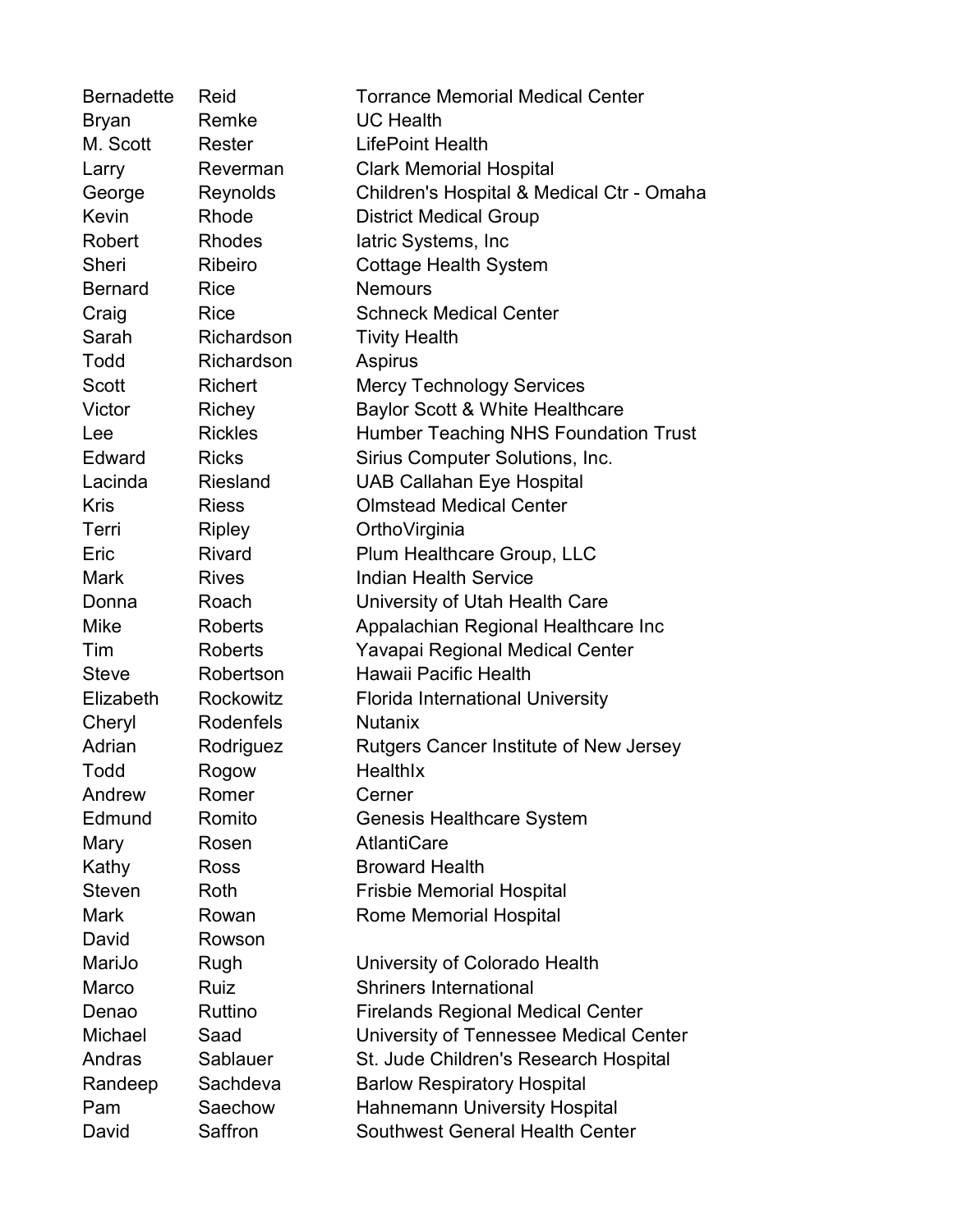| Syed           | Safi            | <b>GAMA Hospitals</b>                             |
|----------------|-----------------|---------------------------------------------------|
| Sumesh         | Sagar           | Dwight David Eisenhower Army Medical Center       |
| Pradeep        | Saha            | <b>Max Healthcare</b>                             |
| Matt           | Sakalosky       |                                                   |
| Shameer        | Sam             | <b>Hamad Medical Corporation</b>                  |
| Maylee         | Sanchez         | <b>Health Choice Network</b>                      |
| <b>Brian</b>   | Sandager        | <b>Circle Health</b>                              |
| Pankaj         | Sanghai         | <b>Healthcare Partners Nevada</b>                 |
| Pankaj         | Sapra           | University of Lousiville Health                   |
| Wayne          | <b>Sass</b>     | <b>Monarch HealthCare</b>                         |
| Parhez         | Sattar          | <b>Grande Ronde Hospital</b>                      |
| Jim            | Saul            | <b>Presbyterian Healthcare Services</b>           |
| Baha           | Sayiner         | Al Jalila Children's Hospital                     |
| James          | Scheurell       | <b>Partners Health Care</b>                       |
| Luke           | Schneider       | Kaweah Delta Health Care District                 |
| Timothy        | Schoener        | <b>UPMC Pinnacle</b>                              |
| <b>Rick</b>    | Schooler        | Lee Health                                        |
| Jan            | Schuette        | <b>HSHS Southern Illinois Division</b>            |
| Thorsten       | Schutz          | <b>Hospital Itzehoe</b>                           |
| William        | Schwartz        | Summa Health System                               |
| Philip         | Scott           | School of Computing, University of Portsmouth     |
| Charles        | Scully          |                                                   |
| <b>Beth</b>    | Search          | <b>Kettering Health Network</b>                   |
| Adam           | <b>Sears</b>    | <b>Rutland Regional Medical Center</b>            |
| Michael        | Seda            | University of Missouri Health Care                |
| Jesse          | Seelbach        | University of Texas Medical Branch                |
| <b>Bjoern</b>  | Seelhorst       | <b>AWO Psychiatric Center Koengislutter</b>       |
| <b>Scott</b>   | Segerstrom      | <b>Christie Clinic</b>                            |
| <b>Scott</b>   | Serbin          | <b>Family Medicine Centers of South Carolina</b>  |
| Joe            | Shannon         | <b>Health Services Executive</b>                  |
| Barry          | Sheesley        | Masonic Villages of PA                            |
| Ali            | Shefizadeh      | <b>Arrowhead Regional Medical Center</b>          |
| Shanidy        | <b>Shook</b>    | <b>Midland Memorial Hospital</b>                  |
| Adil           | Siddiqui        | <b>Orange County Health Care</b>                  |
| <b>John</b>    | <b>Sills</b>    | <b>Orlando Health</b>                             |
| Sid            | Singh           | George Eliot Hospital NHS Trust                   |
| <b>Richard</b> | Singletary      | <b>Baptist Health Jax</b>                         |
| <b>Niall</b>   | Sinnott         | <b>Health Services Executive</b>                  |
| Arvind         |                 | Sivaramakrishnan Apollo Hospitals Enterprise Ltd  |
| Edmund         | Siy             | Mercy Health System                               |
| <b>Robert</b>  | Slepin          | <b>Trillium Health Center</b>                     |
| Martin         | <b>Slominis</b> | <b>Graham Healthcare Group</b>                    |
| Jan-Eric       | Slot            | Bernhoven Hospital/National Health Care Institute |
| Richard        | Slough          | Leeds Community Healthcare NHS Trust              |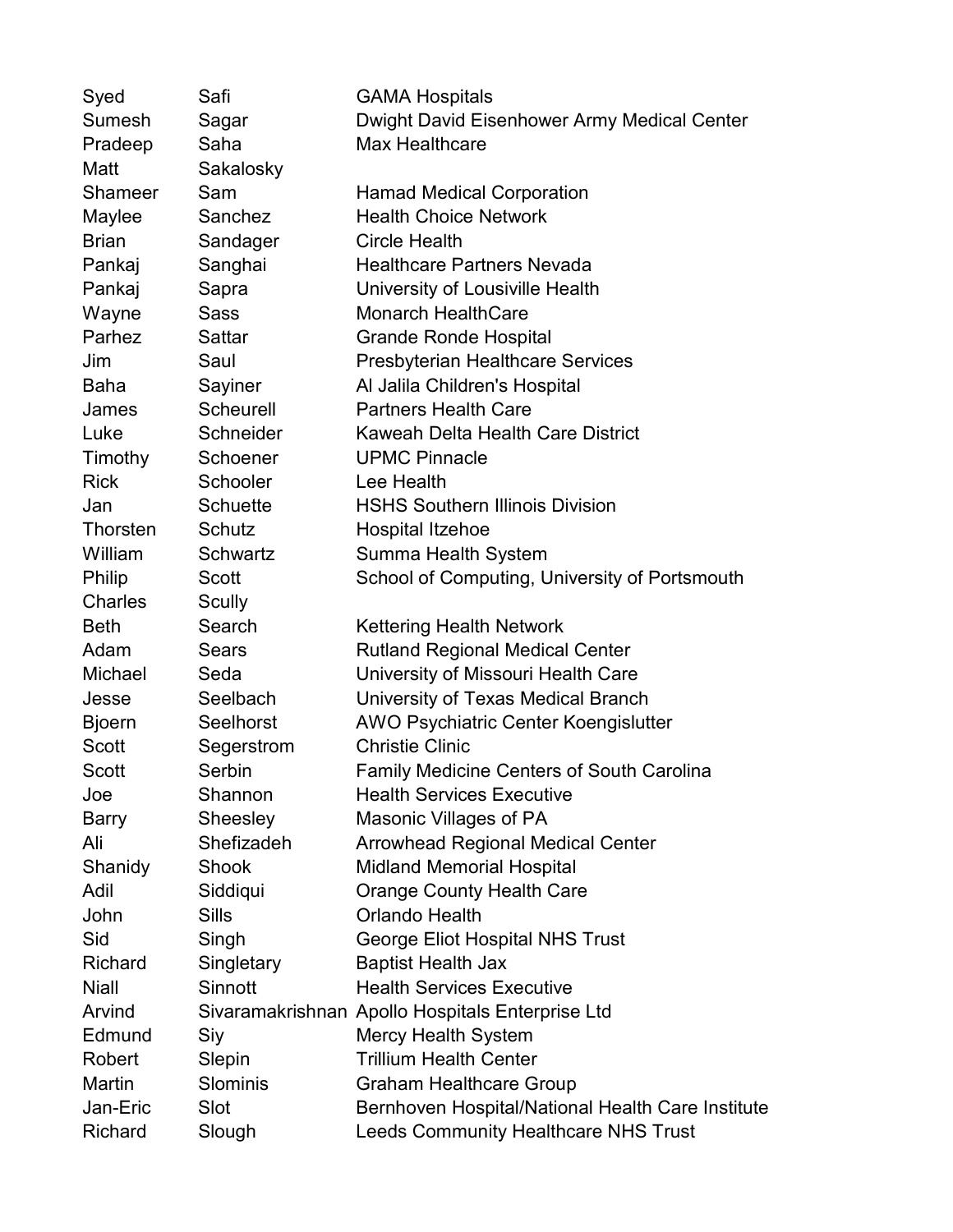| Stephen        | Slough                  | <b>NHS Dorset CCG</b>                                  |
|----------------|-------------------------|--------------------------------------------------------|
| <b>Dickon</b>  | Smart-Gill              | <b>Bumrungrad International Hospital</b>               |
| Anthony        | Smith                   | <b>Yeovil District Hospital NHS Foundation Trust</b>   |
| David          | Smith                   | <b>Capital Digestive Care</b>                          |
| <b>Derek</b>   | Smith                   | <b>Catholic Health Initiatives</b>                     |
| Joanna         | Smith                   | <b>Sidra Medical and Reseach Center</b>                |
| Michael        | Smith                   | Lee Memorial Health System                             |
| Ryan           | Smith                   | Kootenai Health                                        |
| <b>Belita</b>  | Smith                   | GRU   GRHealth                                         |
| Gregg          | Smith-McCurdy           | <b>Hill Physicians Medical Group</b>                   |
| Susan          | Snedaker                | <b>TMC Healthcare</b>                                  |
| Michael        | Snow                    | <b>Kettering Health Network</b>                        |
| Susan          | Snowdon                 | Four Winds Saratoga                                    |
| Colby          | Snyder                  | <b>Mason Health</b>                                    |
| Volker         | Sobieroy                | <b>BrainFeet</b>                                       |
| Robin          | Sodano                  | <b>UMass Memorial Healthcare</b>                       |
| Ashokkan       | Somuveerappan           | Apollo Hospitals Enterprise Ltd                        |
| <b>Natalie</b> | Spivak                  |                                                        |
| William        | Spooner                 |                                                        |
| Lance          | Spranger                | <b>Waukesha County</b>                                 |
| Tressa         | Springmann              | LifeBridge Health                                      |
| John           | Squeo                   | <b>Thorek Memorial Hospital</b>                        |
| Garima         | Srivastava              | <b>Stanford Children's Health</b>                      |
| Joel           | <b>St Francis</b>       | <b>HCA Healthcare</b>                                  |
| Kevin          | <b>Starnes</b>          | The Center, Orthopedic & Neurosurgical Care & Research |
| Reid           | Stephan                 | St Luke's Health System                                |
| <b>Brian</b>   | <b>Sterud</b>           | <b>Faith Regional Health Services</b>                  |
| Timothy        | <b>Stettheimer</b>      | <b>CHIME</b>                                           |
| Randel         | <b>Stevens</b>          | Columbia Basin Health Associatoin                      |
| Patrick        | Stevenson               | IHA                                                    |
| Stephen        | <b>Stewart</b>          | CyncHealth                                             |
| <b>Charles</b> | <b>Stride</b>           | <b>Holy Redeemer Health System</b>                     |
| Hugh           | Stubblefield            | <b>Valley Health</b>                                   |
| Ken            | <b>Sturtz</b>           | <b>Blanchfield Army Community Hospital</b>             |
|                | Venkatarama Subramanian | <b>Avensys Consulting</b>                              |
| Joey           | Sudomir                 | <b>Texas Health Resources</b>                          |
| Kelly          | <b>Summers</b>          | Maricopa Integrated Health System                      |
| Jeff           | Sunderlin               | <b>Medical Center Health System</b>                    |
| Joanne         | Sunquist                | <b>Sunquist Professional Services</b>                  |
| Lisa           | Swiontek                | <b>Rush University Medical Center</b>                  |
| Jonny          | Sylvester               | Leeds Teaching Hospitals NHS Trust                     |
| Denis          | Tanguay                 | Huntzinger Management Group, Inc.                      |
| Jordan         | Tannenbaum              | Saint Peter's Healthcare System                        |
| Eli            | Tarlow                  | Sirius Computer Solutions, Inc.                        |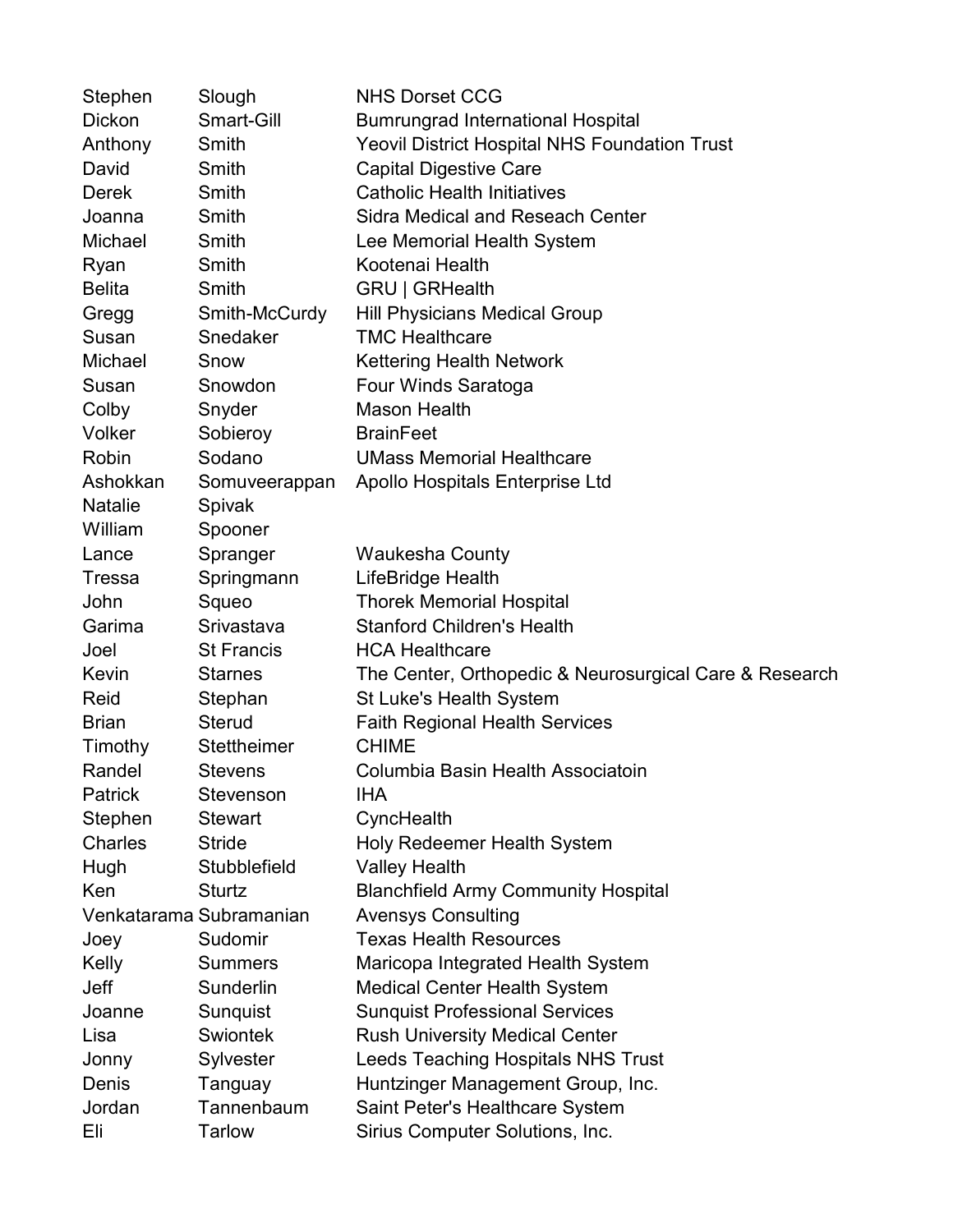| Thomas         | Taylor          | <b>Legacy Community Health Services</b>          |
|----------------|-----------------|--------------------------------------------------|
| Gretchen       | Tegethoff       |                                                  |
| <b>Robin</b>   | Tenenbaum       |                                                  |
| <b>Brian</b>   | Tew             | Greater Hudson Valley Health System              |
| Eric           | Tham            | Seattles Children's Research Institute           |
| Shane          | Thielman        | <b>Scripps Health</b>                            |
| Govind         | Thirumalai      | <b>Parkview Health</b>                           |
| Jessica        | <b>Thomas</b>   | <b>HCA</b>                                       |
| Jim            | <b>Thomas</b>   | City of Hope                                     |
| Tanya          | Thompson        | <b>Vidant Health</b>                             |
| <b>Bryce</b>   | Thompson        | Intermountain Healthcare                         |
| <b>Steven</b>  | <b>Travers</b>  | University of South Alabama Health System        |
| David          | Trevathan       | <b>HCA Presbyterian/St Luke's Medical Center</b> |
| Anna           | Turman          | <b>Catholic Health Initiatives</b>               |
| Doug           | Turner          | <b>Turner Consulting</b>                         |
| <b>Mark</b>    | Turner          | <b>Alliance Family of Companies</b>              |
| <b>Chris</b>   | Tyler           | <b>LifeCare Health Partners</b>                  |
| Scott          | Vachon          | <b>Littleton Regional Healthcare</b>             |
| Sonny          | Varadan         | Sonora Quest Laboratories                        |
| <b>Patrick</b> | Varga           | <b>Bay Area Hospital</b>                         |
| <b>Phillip</b> | Velasco         | <b>Men's Health Foundation</b>                   |
| Alexander      | <b>Veletsos</b> | Orlando Health                                   |
| Joel           | Vengco          | <b>Baystate Health</b>                           |
| Paul           | Veregge         |                                                  |
| Michael        | Vesser          | <b>Palomar Health</b>                            |
| Fedor          | Vidal           | Johns Hopkins Medicine                           |
| Anthony        | Villanueva      | Neighborhood Health                              |
| Vincent        | Vitali          | Swedish American Health System                   |
| Peter          | Voitko          | <b>Medical Mutual of Ohio</b>                    |
| <b>Tobias</b>  | Von Bargen      | <b>UNITY</b>                                     |
| <b>Mark</b>    | Waind           | Altru Health System                              |
| Mat            | Waites          | DaVita                                           |
| Joe-Max        | Wakim           | American University of Beirut Medical Center     |
| William        | <b>Walders</b>  | <b>Health First</b>                              |
| David          | Wall            | <b>Tallaght University Hospital</b>              |
| Saffron        | Wanger          | <b>Terros Health</b>                             |
| Puneet         | Waraich         | <b>Stanford Healthcare</b>                       |
| Mike           | Ward            | <b>Covenant Health</b>                           |
| Martin         | Waugh           |                                                  |
| J. Taylor      | Weems           | <b>Midland Health</b>                            |
| Jeffrey        | Weil            | <b>Allscripts Healthcare, LLC</b>                |
| James          | Wellman         | <b>Blanchard Valley Heatlh System</b>            |
| Matthew        | Werder          | <b>Hennepin County Medical Center</b>            |
| Debbie         | Westmoreland    | NHS Scarborough & Ryedale CCG                    |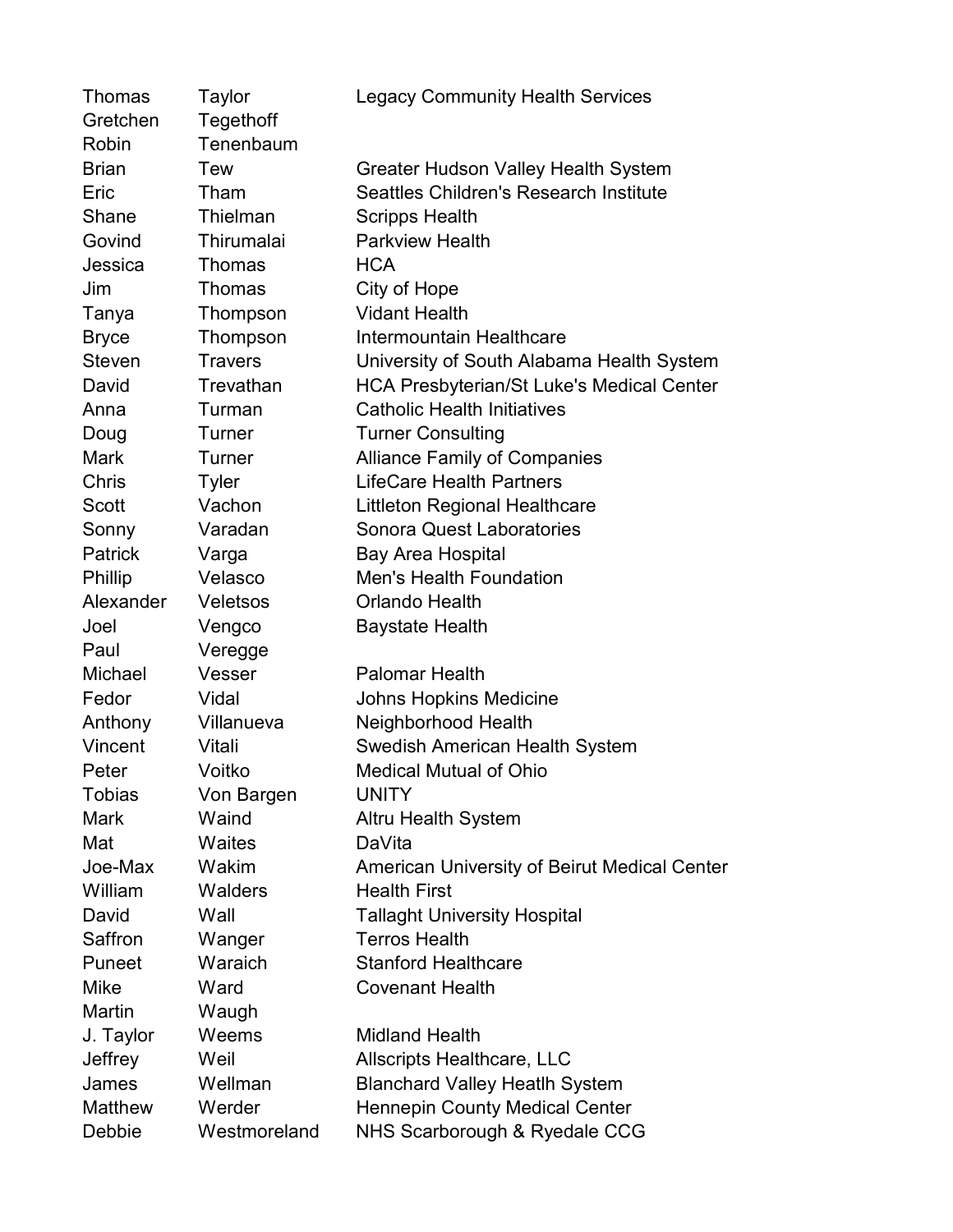| Tyler            | Whetstine       | <b>Adventist Health</b>                           |
|------------------|-----------------|---------------------------------------------------|
| Shawn            | Whitcomb        | Datafile Technologies                             |
| <b>Brenda</b>    | White           | <b>Parkview Health</b>                            |
| <b>Bruce</b>     | Whitehouse      | WellStar West Georgia Medical Center              |
| Tracey           | Whitfield       | Leeds Teaching Hospitals NHS Trust                |
| Darla            | Whitley         | <b>Syringa Hospital &amp; Clinics</b>             |
| Kevin            | Wiese           | <b>BestSelf Behavioral Health</b>                 |
| <b>Stanislaw</b> | Wieser          | St. Augustinus Gruppe                             |
| <b>Dietmar</b>   | Wietholt        | <b>Hospital Group Elbe Kliniken</b>               |
| <b>Steven</b>    | Wightkin        | <b>Rush University Medical Center</b>             |
| Wayne            | Wilbourn        | <b>Naval Hospital Twentynine Palms</b>            |
| Joshua           | Wilda           | <b>Metro Health Hospital</b>                      |
| Karen            | Wilding         | University of Maryland Medical System             |
| Craig            | Wilhelm         | <b>Arnot Ogden Medical Center</b>                 |
| Alec             | Williams        |                                                   |
| Paul             | Williams        | <b>Trinity Health</b>                             |
| <b>Steffan</b>   | Williams        | Nanticoke Health Systems                          |
| Jason            | Williamson      | St. Jude Children's Research Hospital             |
| Anita            | Wilson          | <b>Valley Children's Hospital</b>                 |
| <b>Patrick</b>   | Wilson          | <b>Contra Costa County Health Services</b>        |
| Daniel           | Wilt            | HealthShare Exchange of Southeastern Pennsylvania |
| David            | Winn            | <b>Parkview Health</b>                            |
| Phillipa         | Winter          | <b>Bolton NHS Foundation Trust</b>                |
| Aaron            | Wishon          | Cook Children's Health Care System                |
| Matt             | Witt            | <b>Cerner Corporation</b>                         |
| Patricia         | Witthaus        | <b>Valley Regional Hospital</b>                   |
| Jason            | Wood            | <b>The Everett Clinic</b>                         |
| Jeremy           | Wood            | <b>Central City Concern</b>                       |
| Aaron            | Wootton         | Allegiance Health                                 |
| Keith            | Worfolk         | 9Health                                           |
| <b>Neal</b>      | Wright          | Salem Health                                      |
| <b>Stefan</b>    | <b>Xhonneux</b> | promedtheus                                       |
| George           | Yacoub          | SEHA- Abu Dhabi Health Services Company           |
| Tonguc           | Yaman           | <b>CHIME</b>                                      |
| Kristi           | Yamilkoski      | <b>Lakeland Regional Health</b>                   |
| Christine        | Yang            | <b>Stanford Children's Health</b>                 |
| Ron              | Yeager          | <b>HonorHealth</b>                                |
| <b>Russell</b>   | Yeager          | <b>Encompass Health</b>                           |
| Shayne           | Yeager          | <b>Activate Healthcare</b>                        |
| Craig            | York            | NorthStar Anesthesia                              |
| David            | Young           | <b>Kaiser Permanente</b>                          |
| <b>Ross</b>      | Younger         | <b>Riverside Health System</b>                    |
| Anson            | Yuan            | Columbia China                                    |
| Corey            | Zeigler         | <b>Helio Health</b>                               |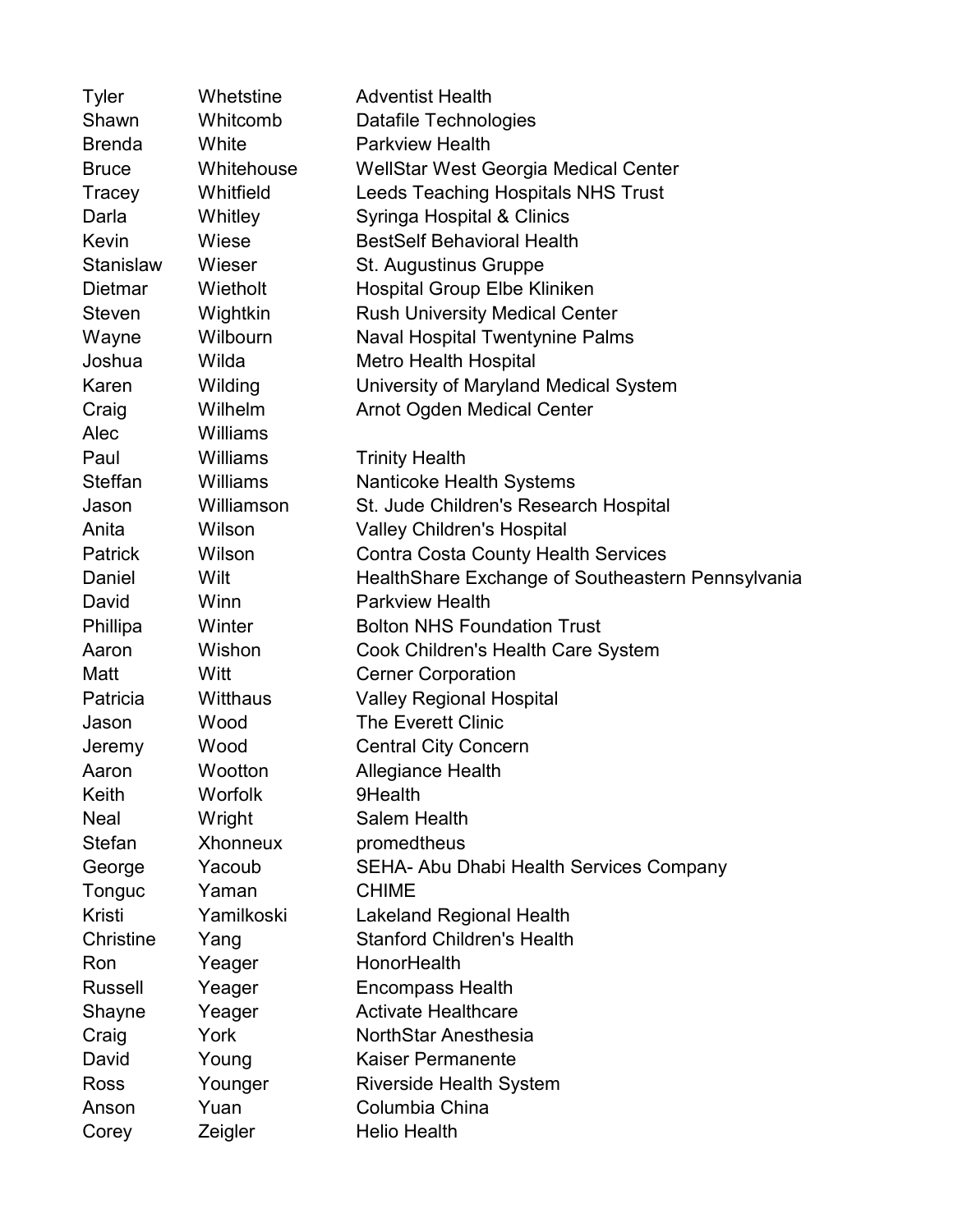| <b>Ilir</b> | Zenku      | University of Illinois Hospital & Health Sciences System |
|-------------|------------|----------------------------------------------------------|
| Mark        | Zirkelbach | Loma Linda University Health Services                    |
| Timothy     | Zoph       | Impact Advisors, LLC                                     |
| Marcelo     | Zottolo    | Lee Health                                               |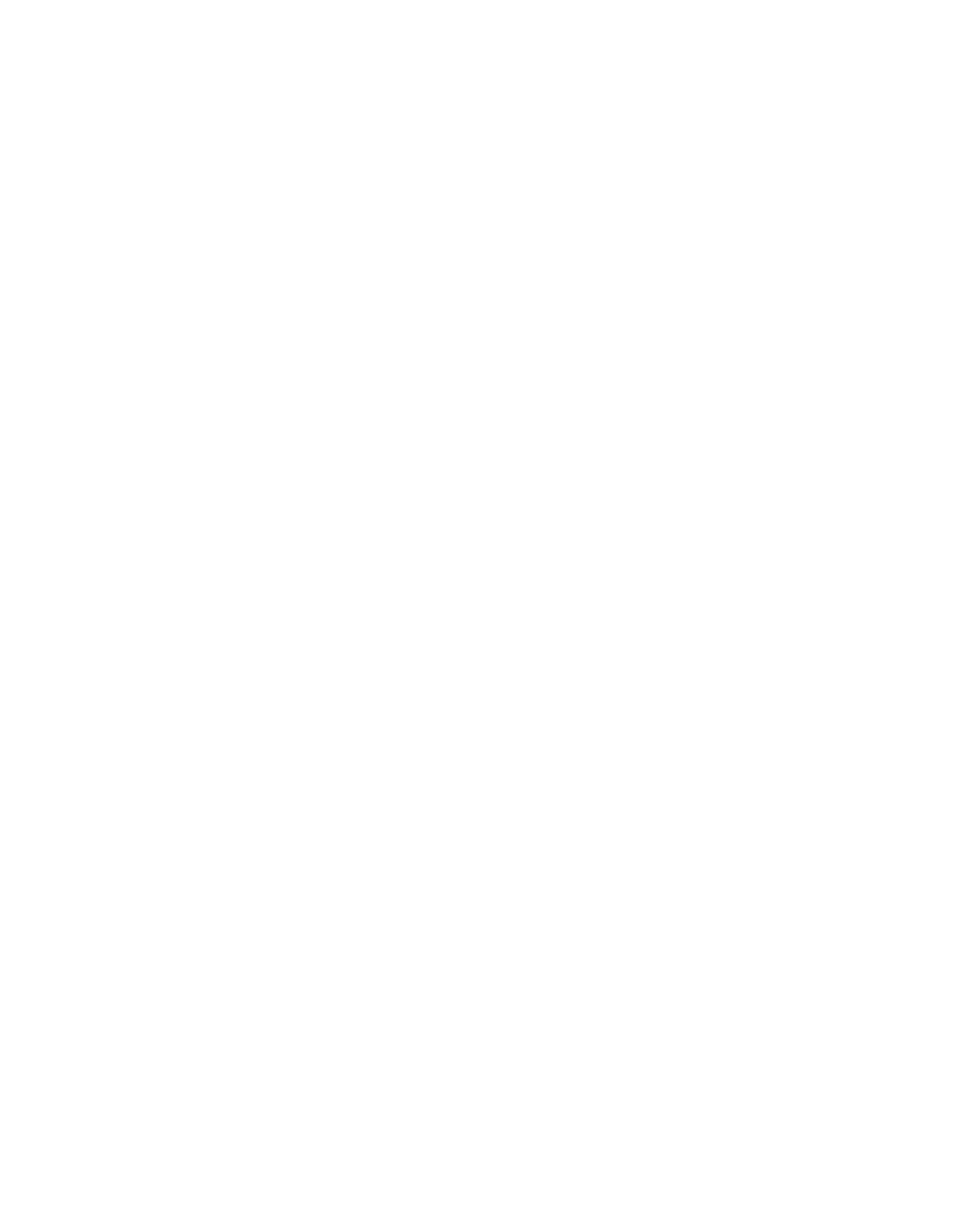Chesapeake Regional Information System for Patients (CRISP)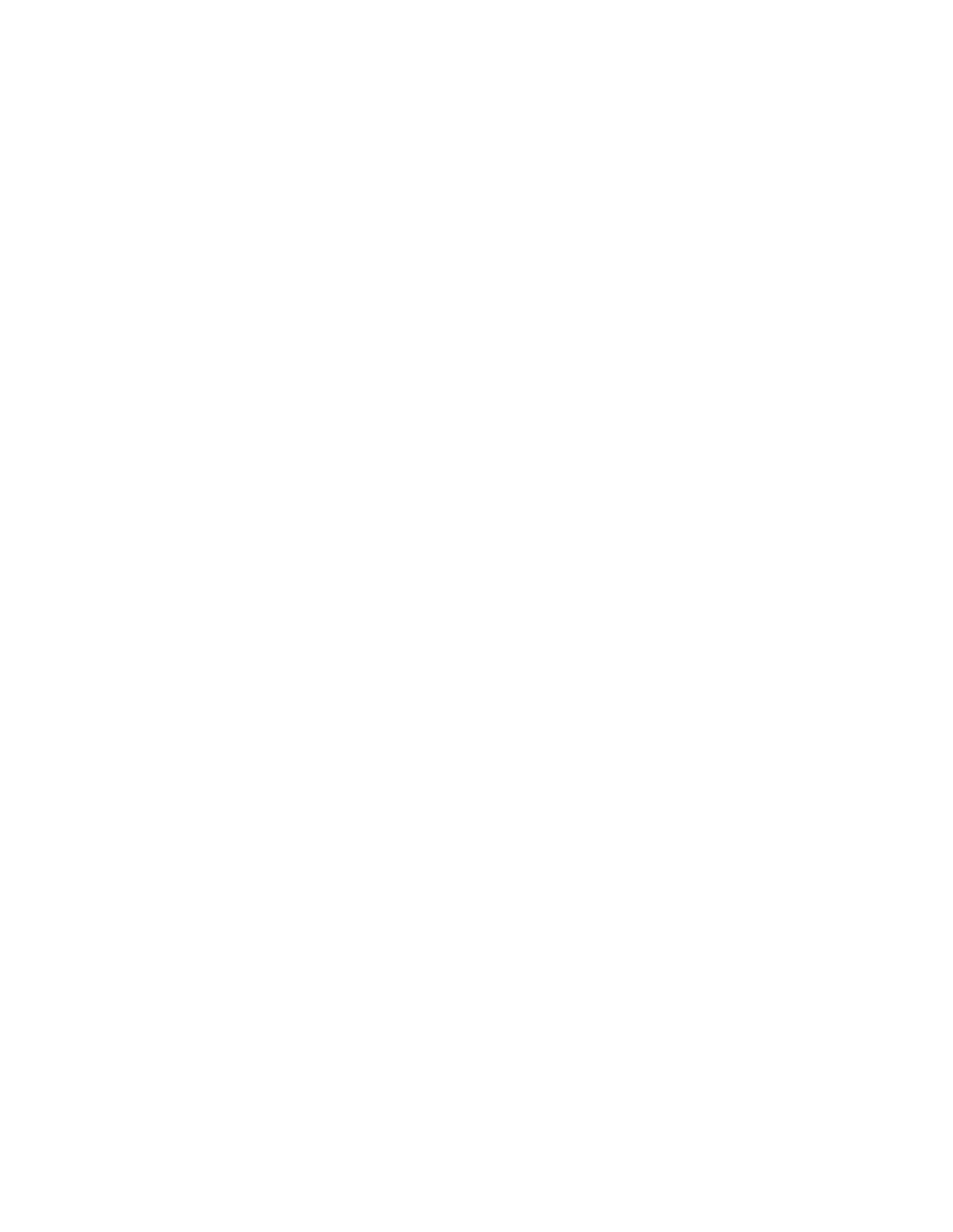Sheikh Khalifa Medical City - Ajman, Ministry of Presidential Affairs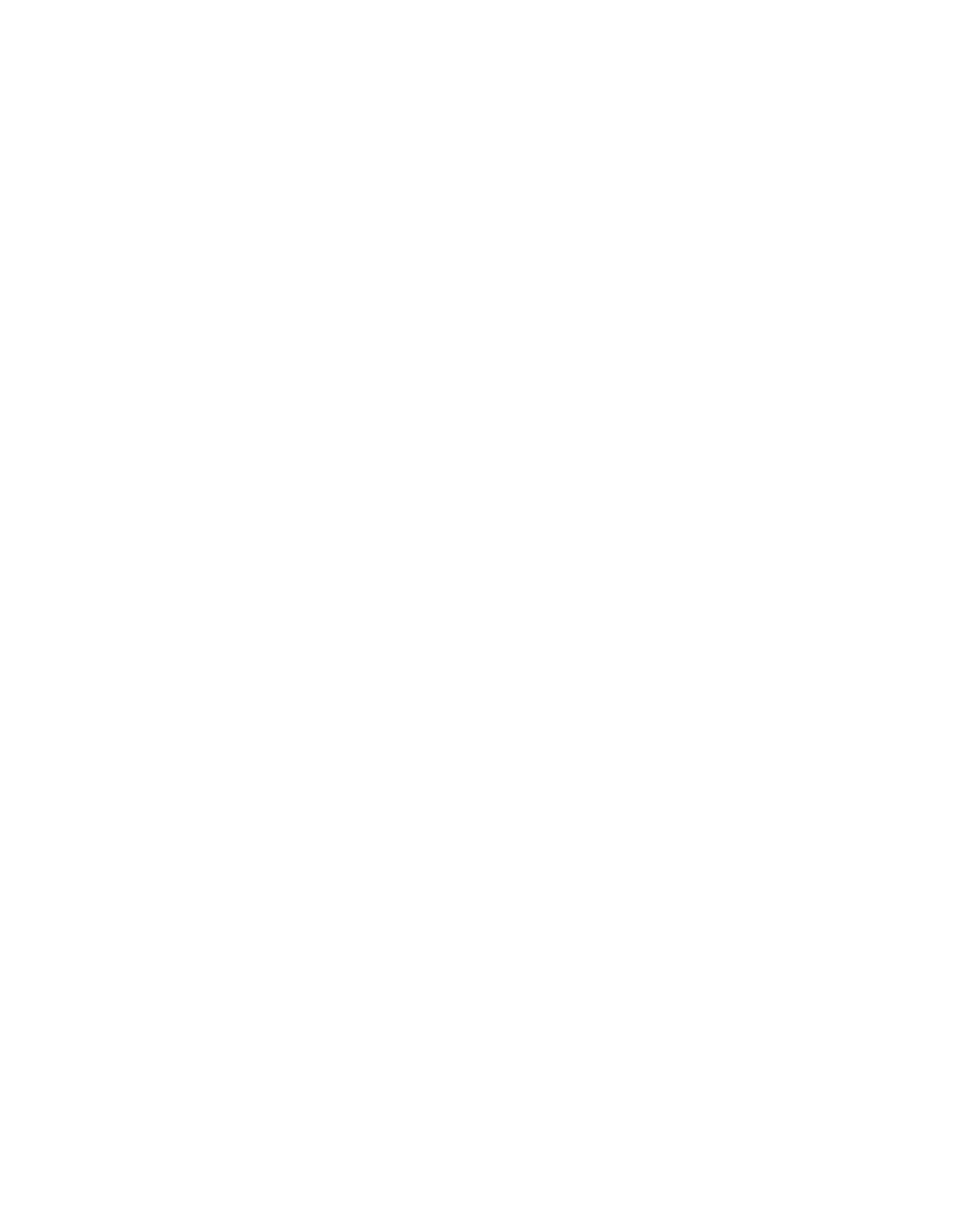$\blacksquare$ nter